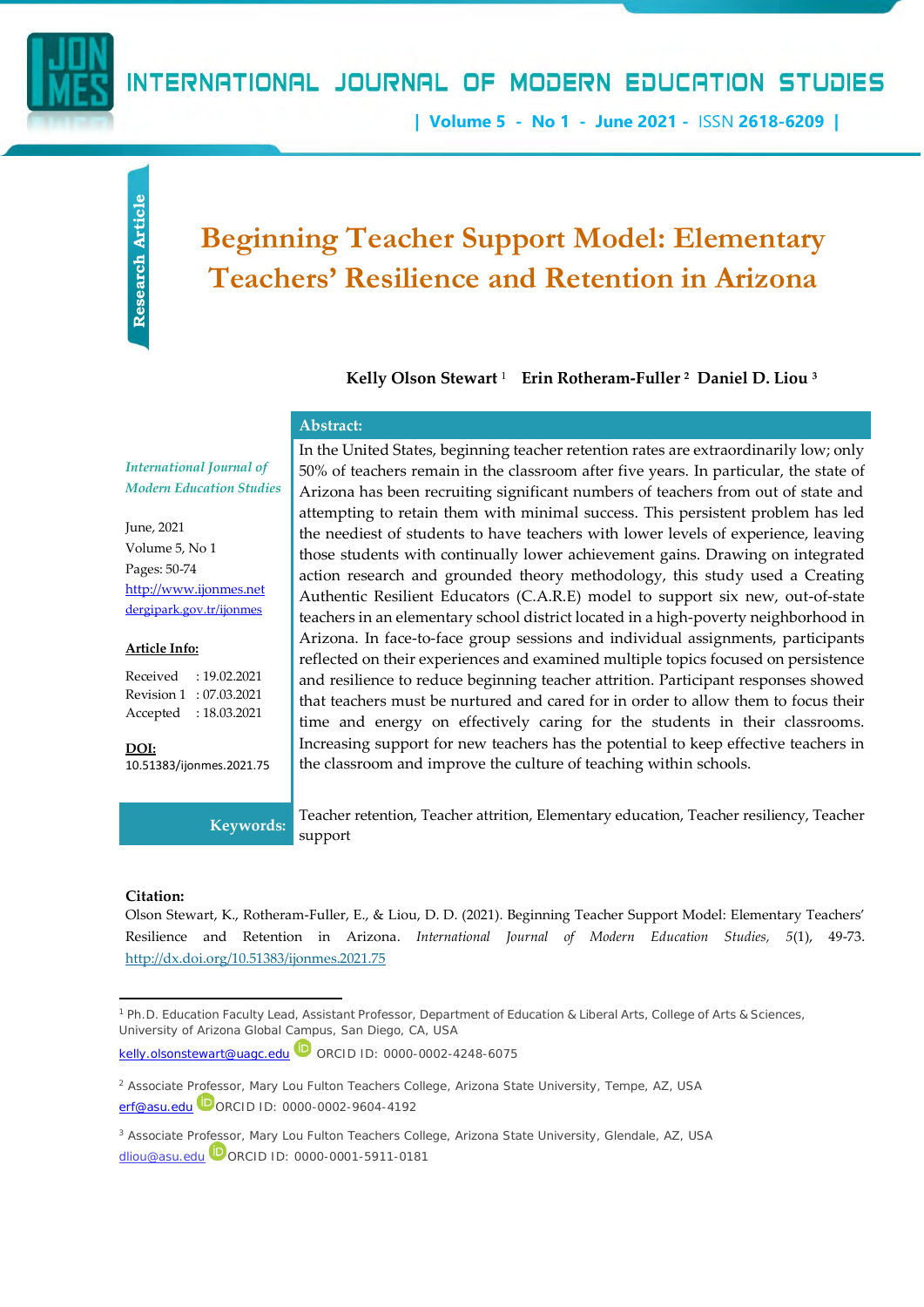## **INTRODUCTION**

In the United States, teacher retention is an ongoing and critical problem. Especially now, during the COVID-19 pandemic, there has been decreased interest in remaining in the profession and increased retirement to avoid exposure to COVID-19 within the classroom (De La Rosa, 2020). "Currently in [the state of] Arizona, there are 1,800 vacancies and 47% of the vacancies are filled by teachers who do not meet the state's standard certification requirements" (ASPAA, 2020, para. 2). Even prior to the 2020 school year, however, teachers were leaving the profession at alarming rates (Garcia and Weiss, 2019a; Kain, 2011). Evidence suggests that the number of years of teaching experience held by an educator may be positively related to student achievement (Burroughs et al., 2019; Hightower et al., 2011); thus, we need to keep experienced teachers in the classroom to ensure that all students succeed.

The importance of retaining out-of-state teachers in Arizona, the location of this study, is particularly noteworthy. The Arizona population has been growing in recent years due to an increase in job opportunities that has brought many new students to the state (Vanek, 2020). Unfortunately, the state has not been able to fill all of the teaching positions each year, especially since some Arizona-trained teachers leave to go to other states (ASPAA, 2015, 2020). Out-of-state recruitment of teachers has become necessary. While outof-state teachers bring a richness to the culture of classrooms, offering new perspectives, experiences, and diversity, there are many unique challenges that come with being an outof-state teacher. Teachers who have moved are navigating new lives in an unfamiliar location, along with new job experiences and responsibilities, and frequently experience loneliness as a result of leaving their friends and family behind (Author 1, 2015).

This nuanced group of out-of-state beginning teachers is not readily identified in the literature, yet districts around the United States recruit from out of their state and are affected by the complicating factors that this group may experience. This study, though small and local to an Arizona district, has lessons and strategies that may be applicable across the United States.

## *Effects of Teacher Attrition*

Teacher retention is a fiscally staggering and professionally draining issue. In fact, the cost of teacher attrition in the United States is approximately \$7.3 billion a year (Garcia & Weisss, 2019a; Hallam et al., 2012). Teacher attrition is more than just a fiscal issue, though; it impacts the learning of students, infects teacher morale, and rattles the trust of the community (Garcia & Weiss, 2019a; Ingersoll, 2002; Stockard, 2004). The teacher attrition problem is largest in schools that have higher populations of students who are minorities,

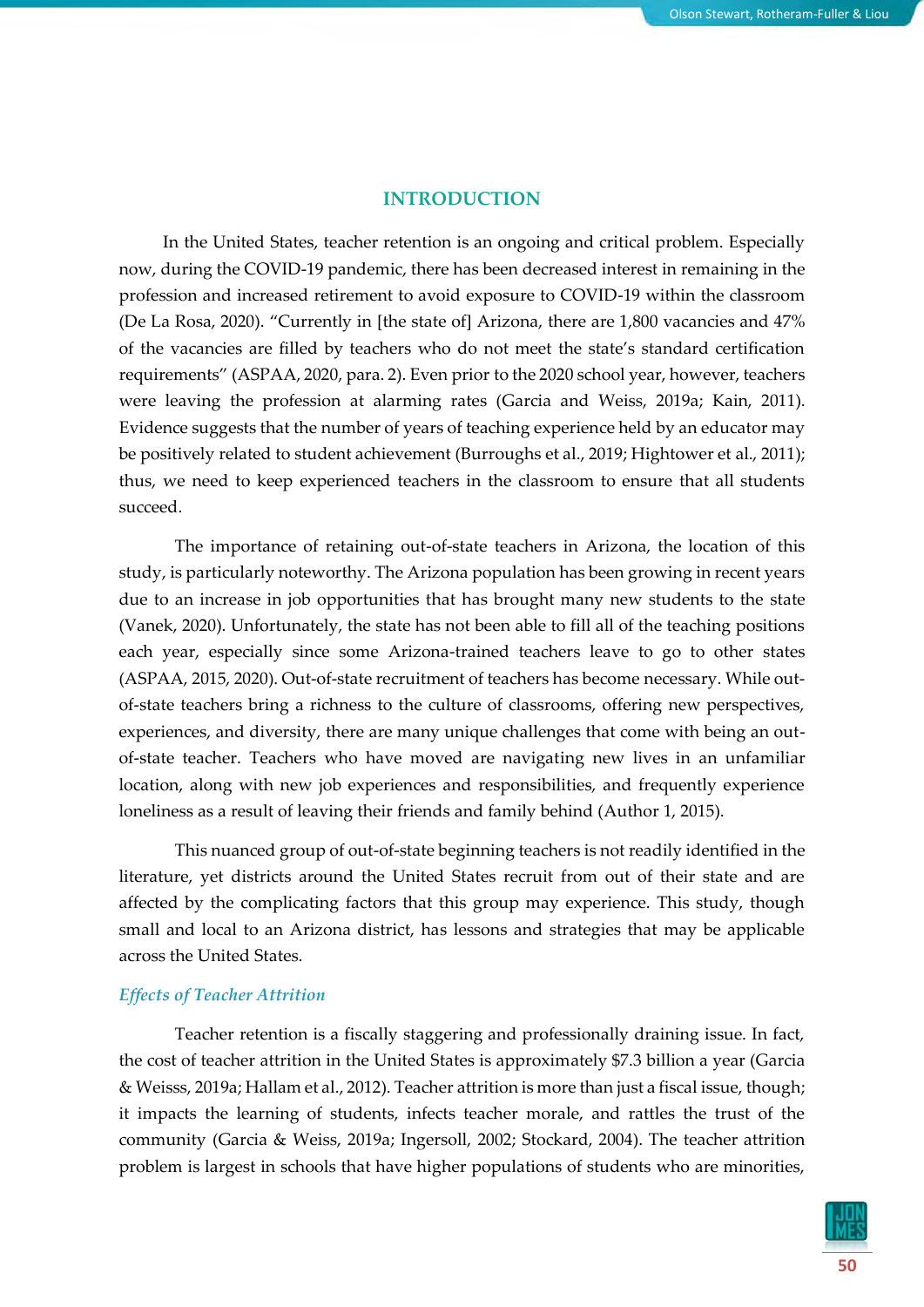living in poverty, and/or struggling academically (Burroughs et al., 2019; Center for Comprehensive School Reform and Improvement, 2007; Earley & Ross, 2006; Garcia & Weiss, 2019a); in these schools, teacher turnover is fully 50% higher (Ingersoll, 2002). Research further indicates that student learning is also directly affected by the experience level of the teacher: the lesser the experience, the lesser the level of student academic growth (Garcia & Weiss, 2019a; Kukla-Acevedo, 2009; P. Watkins, 2003). Therefore, we see that the neediest of students tend to have teachers with lower levels of experience, leaving those students with continually lower achievement gains.

In particular, teachers are leaving their profession during the initial years of their careers rather than persevering through those first years. Beginning teachers have been leaving the field at alarming rates, with nearly 30% leaving within the first three years of teaching (Fisher, 2011; Ingersoll & Merrill, 2012). Experts on this issue state that the problem in schools today is twofold: (1) attrition from those leaving the teaching profession, and (2) migration from those moving to teaching jobs at other types of schools (Ingersoll & Smith, 2003).

The impact of beginning teacher attrition on schools is significant. When employees work together as closely as teachers do, high turnover rates begin to affect morale and the development of relationships between coworkers, and the sense of community that is important to the success of a school begins to diminish (Joiner & Edwards, 2008). In many places, this creates a ripple effect of lack of morale and community that perpetuates more attrition. Administrators spend time reviewing procedures and policies rather than focusing on and recruiting new teachers (Bland et al., 2016; Watkins, 2016). Veteran teachers get overwhelmed with the additional expectations placed on them due to the inexperience of their newer colleagues (Ozder, 2011). At the end of the school year, many beginning teachers leave, forcing the cycle to repeat (Fantilli & McDougall, 2009). Morale crumbles, the teachers who remain become less willing to connect with new hires, and an ambivalence to the beginning teachers' plight emerges (Buchanan et al., 2013). Rollins (2008) notes that the school climate perpetuates a sink-or-swim mentality that continues year after year. New teachers, still constructing their professional identities, are greatly impacted by this negative climate (Smethern, 2007), which then perpetuates continuous staff turnover.

Administrators struggle with teacher turnover as well. It has been a challenge for principals to establish a productive and consistent culture while constantly interrupted by high turnover (Hallam et al., 2012; Watkins, 2016). Administrators are often unaware or uncertain of how to support new teachers or manage the reasons that cause teachers to abandon their posts (Esch, 2010; Hallam et al., 2012; McNulty & Fox, 2010; Schlichte et al., 2005; Watkins, 2016). With the intensity of the initiatives in schools today, administrators are not able to focus on altering climates and cultures to positively influence retention (Walsh et al., 2011; Watkins, 2016; WestEd, 2005). Joiner and Edwards (2008) suggest that the first step is to assess why teachers are leaving (before they can be encouraged to stay),

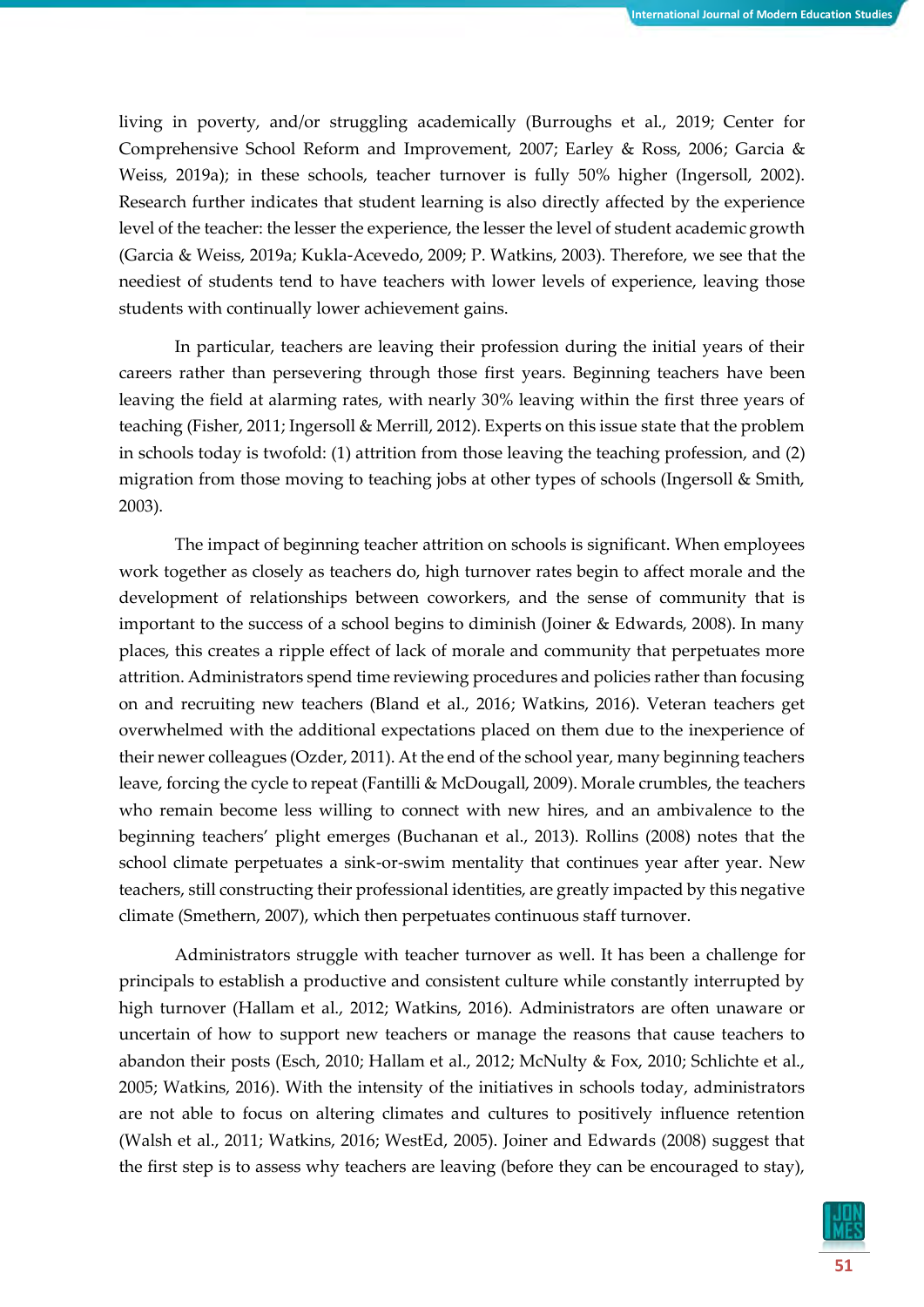yet district and school administrators remain unaware of why new teachers are leaving and do not understand why those who do stay choose to remain (Barnes, 2017; Watkins, 2016).

#### *Efforts to Improve Teacher Retention*

Across the nation, schools and districts have worked to maximize beginning teacher retention (Garcia & Weiss, 2019a; Turner, 2009). Some of the most common methods have included developing mentoring programs (assigning a colleague to a new teacher), formal professional development (sessions designed to enhance classroom performance or introduce strategies), and induction programs (intentional support sessions targeting new teacher needs, typically offered when beginning teachers first arrive). In Smith and Ingersoll's (2004) study of induction and mentoring programs, it was found that, while there was a relationship between beginning teachers receiving support and a higher retention rate, the strength of that relationship depended on the type of support and the number of supports received.

Support models have varied greatly across the nation for these novice teachers, and even internationally there has been a newer body of literature exploring methods and ideas for increasing retention. One support method that has been commonly used by districts is beginning teacher induction the day before the school year starts. One-day inductions provide new teachers with a common experience and sometimes increased connectivity with their beginning teacher peers. The typical objectives of this induction include personal skill development, socialization into the profession, an assessment of teaching effectiveness, and support in modifying practices or strategies (Martin, 2011). One-day sessions, however, may not be as impactful as ongoing induction opportunities (Mansfield & Beltman, 2019; Wechsler et al., 2010). Induction that also includes professional collaboration and a focused, site-based socialization has been shown to increase beginning teacher retention (Gossom, 2004; Martin, 2011; Schlichte et al., 2005). Professional collaboration also enhances teacher job satisfaction (Devos et al., 2012; Mansfield & Beltman, 2019; Martin, 2011; Schlichte et al., 2005). Districts with rich induction systems in place have noted a positive impact on the retention of beginning teachers (Ingersoll & Merrill, 2012; Mansfield & Beltman, 2019; Turner, 2009).

Other factors that have impacted the success of beginning teacher retention are a focus on the culture and climate of the school site and leadership by the principal in establishing a nurturing environment where new teachers feel supported and appreciated (TNTP, 2012; Turner, 2009; A. Watkins, 2016). This staff and administrative connectivity is especially critical when teachers are joining a staff without additional, non-school-related supports in the form of family or friends. As Joiner and Edwards (2008) note, "If the climate and the culture of a school building do not support the induction activities of mentoring, collaborating and growing professionally, then new teachers will not be successfully socialized into the school organization" (p. 5).

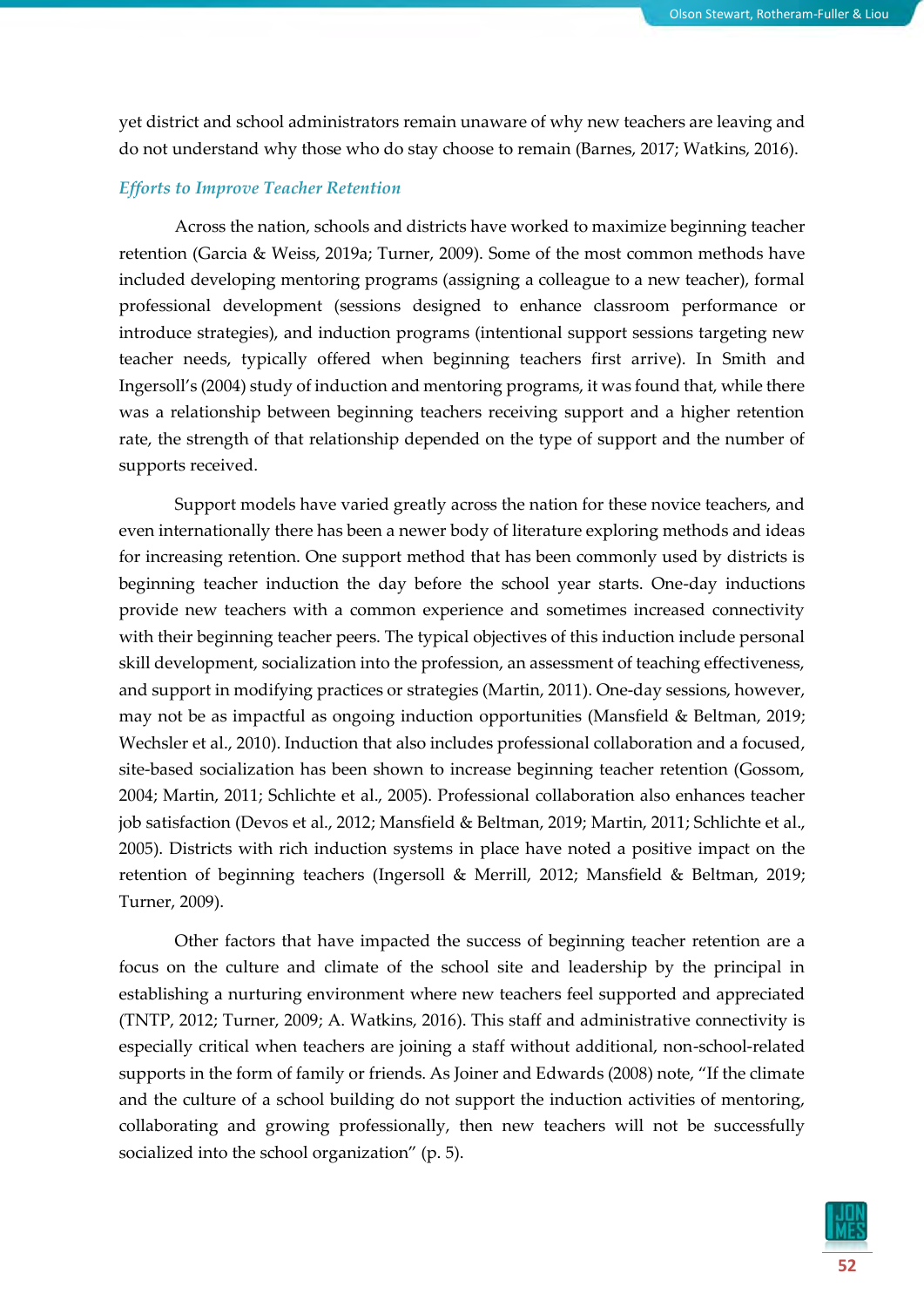#### *Context of the Study*

Arizona has been recruiting significant numbers of teachers from out of state and attempting to retain them. Given the increased challenges of being an out-of-state beginning teacher and the importance of this group for teacher retention in Arizona, this study's purpose was to explore potential methods for supporting those teachers and increasing their retention.

The targeted school district was consumed with a beginning teacher retention crisis. This retention crisis sparked attention from the community, school board, and administration, prompting them to further explore the factors that contributed to beginning teacher retention. This district, as well as neighboring districts, continued to try to find the magic formula to decrease teacher attrition through induction programs, coaching positions, and other creative support networks. Programming and curricular decisions for supporting and retaining new teachers continued to be developed and altered without any targeted data collection to monitor their effectiveness. The 2010-11 school district report submitted to the Arizona Department of Education captured the challenge from three years prior, when the attrition rate rose to 88%, noting the district's continued struggle with data on specific reasons why teachers leave because of the lack of participation on the exit survey. Exit interviews were the common method used to determine why beginning teachers who had resigned were leaving, yet this practice seemed to be underutilized and underanalyzed. Given these conditions, exploring the reasons why beginning teachers leave the profession and developing an intervention to improve beginning teacher retention were critical.

As a result, we created a program of informal support sessions for first-year, out-ofstate teachers, to explore the effects on both retention and teacher attitude over the course of participants' first semester of teaching. The sessions were led by a district administrator; focused on personal and professional skills of everyday resiliency, including stress management, coping skills, and awareness of support structures (including their colleagues, administrative staff, district personnel, new friends, etc.); and were grounded in research about the needs of beginning teachers (Moir, 2011). The ultimate goal was to understand how such support might alter a beginning teacher's perceptions of their own persistence and resilience in dealing with the challenges of first-year teaching, thereby reducing beginning teacher attrition. Within the literature, there were no specific resources for how to customize support for out-of-state beginning teachers. Individual interviews we conducted with previous out-of-state beginning teachers prior to this study suggested that the following topics needed to be addressed: emotional support, feelings of isolation, and personal coping strategies. This led to the creation of a support program called the Creating Authentic Resilient Educators (C.A.R.E.) model.

The C.A.R.E. model (see Figure 1) was composed of key considerations for districts and sites when creating an innovative support plan for out-of-state beginning teachers. The overlapping concentric circles indicate the importance of each factor in the model. Both

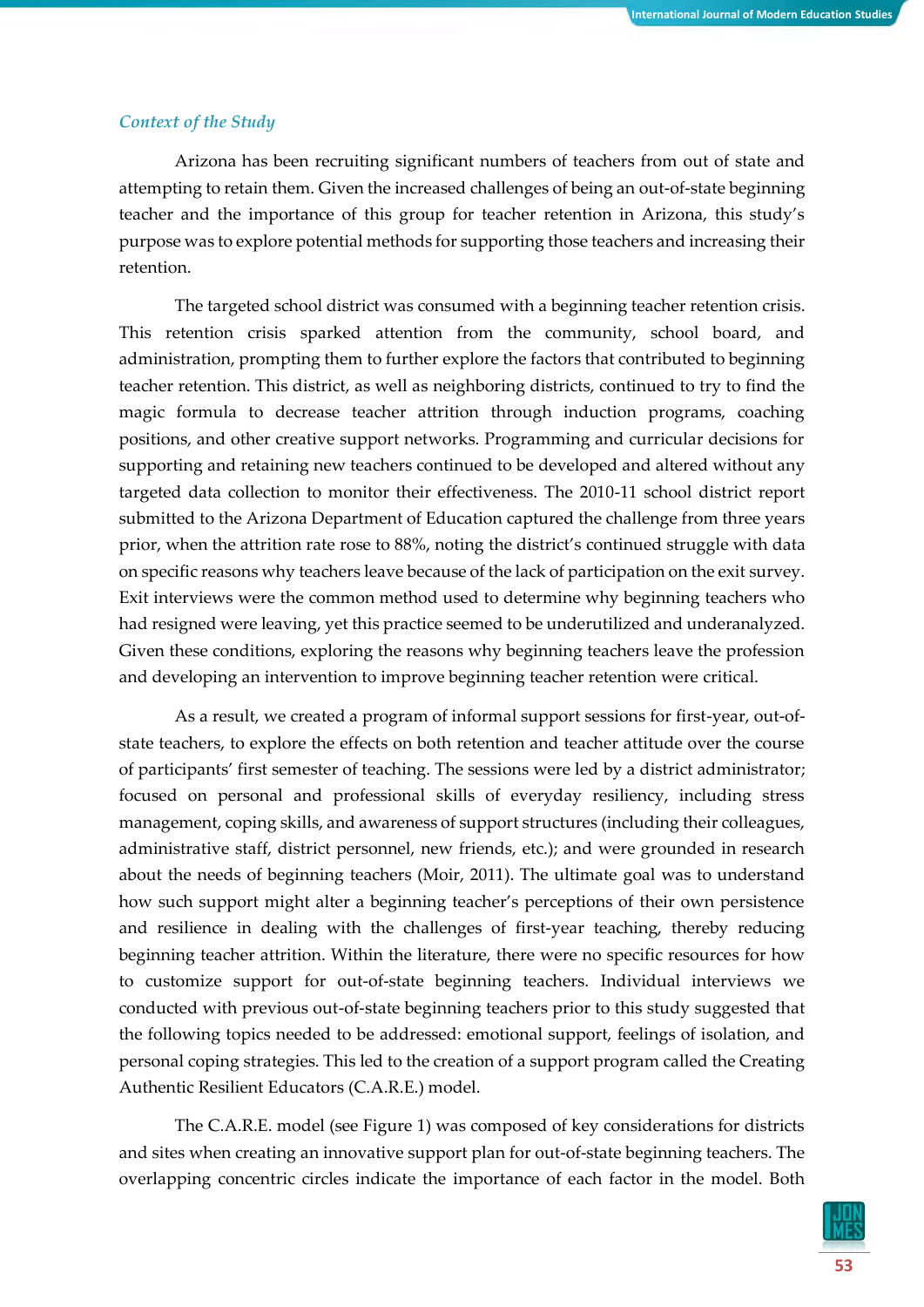district- and site-level support for and commitment to the retention of beginning teachers was considered crucial. The C.A.R.E. model required an informal setting in which a skillful facilitator met face to face with participants. The sessions themselves focused on developing personal skills, including self-efficacy, acknowledging work/life balance with stress management, increasing confidence, and developing self-advocacy skills. The central focus of this support was resiliency. Digital narratives and reflection opportunities were also an essential component of the model, to provide participants with a purposeful reflection on their face-to-face session experiences.



*Figure 1:* Out-of-State Beginning Teacher Support Model – A Community of C.A.R.E.

## **METHODS**

We used an integrated action research (Herr & Anderson, 2014) and grounded theory methodology (Cresswell, 2009) for this 15-week study. Data were gathered from interviews, questionnaires, journal reflections, and mapping activities. We also had a significant focus on using innovative techniques to capture participant experiences through visual means, including drawing maps in face-to-face sessions and creating reflections using digital images on iPads. In this study, visuals allowed each participant to tell their story through multiple data sources and to reflect on how the support sessions were valued.

## *Setting*

The study took place in an elementary school district situated in a high-poverty neighborhood in Arizona. The district consisted of seven K-8 schools, one alternative placement school, and one 5-8 school and served approximately 5,600 students. The student

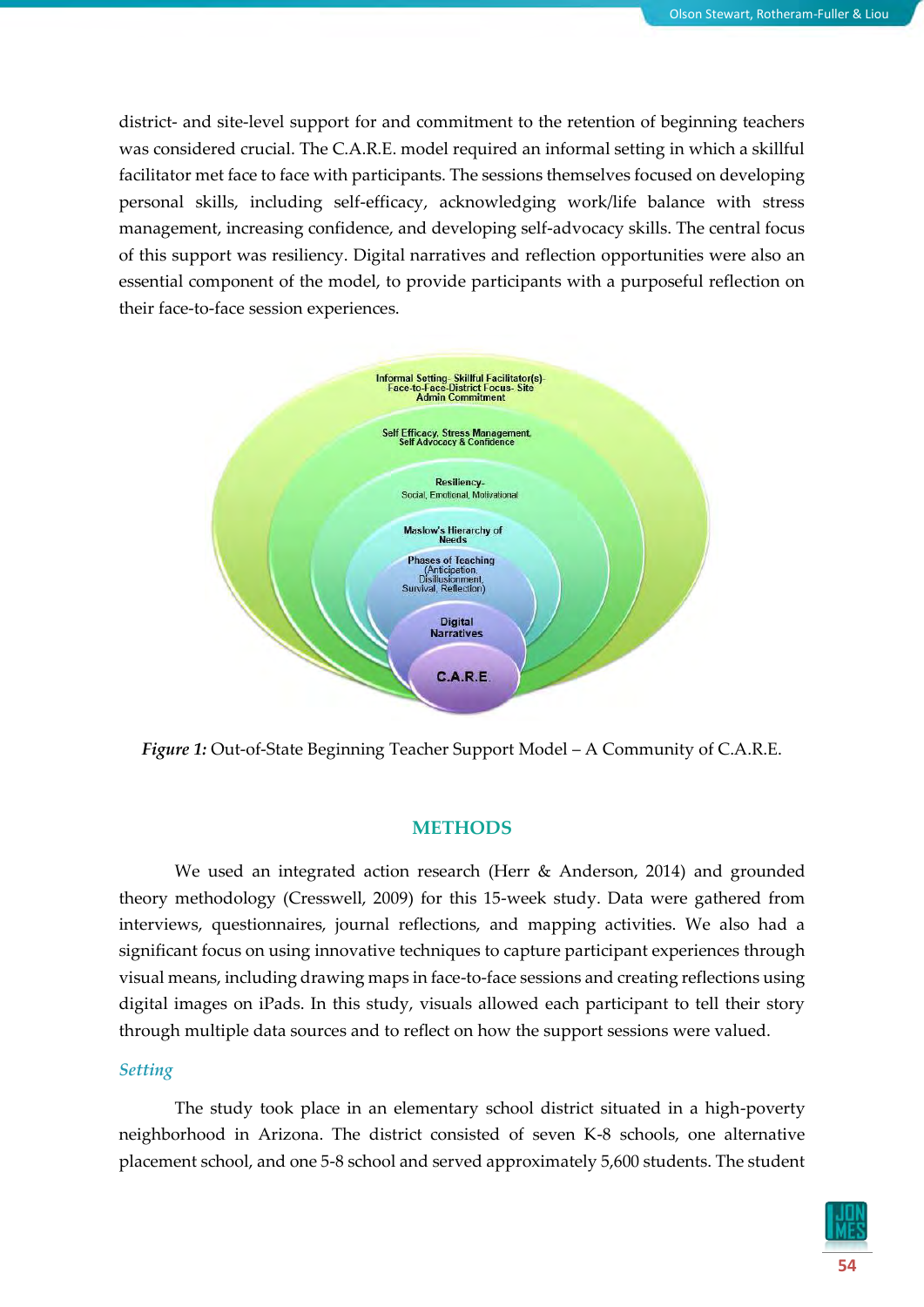population of the district was considered high poverty, and all schools were designated Title 1. Roughly 13% of the students qualified for special education services, and 11% were identified as English Language Learner students. The district was given a C rating by the Arizona Department of Education, with one school given an F.

In the three years before this study, the district lost two-thirds of its staff to other districts, retirement, moving, or leaving the profession altogether. As a result, the district conducted out-of-state recruiting. In the 2012-13 school year, 54 beginning teachers were hired, with 19 of them arriving from out of state. Of that group, 36% of the beginning teachers resigned, and of that group, 63% were from out of state. In 2013-14, 98 beginning teachers were hired, of whom 33 were from out of state, and 42% of those beginning teachers resigned. In the 2014-15 school year, there were 25 beginning teachers hired, of whom 6 were from out of state. This study's intervention supported those six out-of-state beginning teachers.

#### *Participants*

The participants in this study were new to the state, new to teaching, and not alternatively certified within the district. The district's Human Resources office initially identified these teachers as meeting the criteria of having zero years of experience in a classroom and having lived in Arizona less than three months. The six participants were all hired and began induction in July, when they were presented with the opportunity to be part of the study. None of the eligible teachers declined participation, and all completed informed consent to participate in the study. These teachers represented kindergarten through eighth grade and taught in five of the district's nine schools. Teacher names were changed to code letters to maintain confidentiality. Table 1 provides a complete list of the demographic information about each participant.

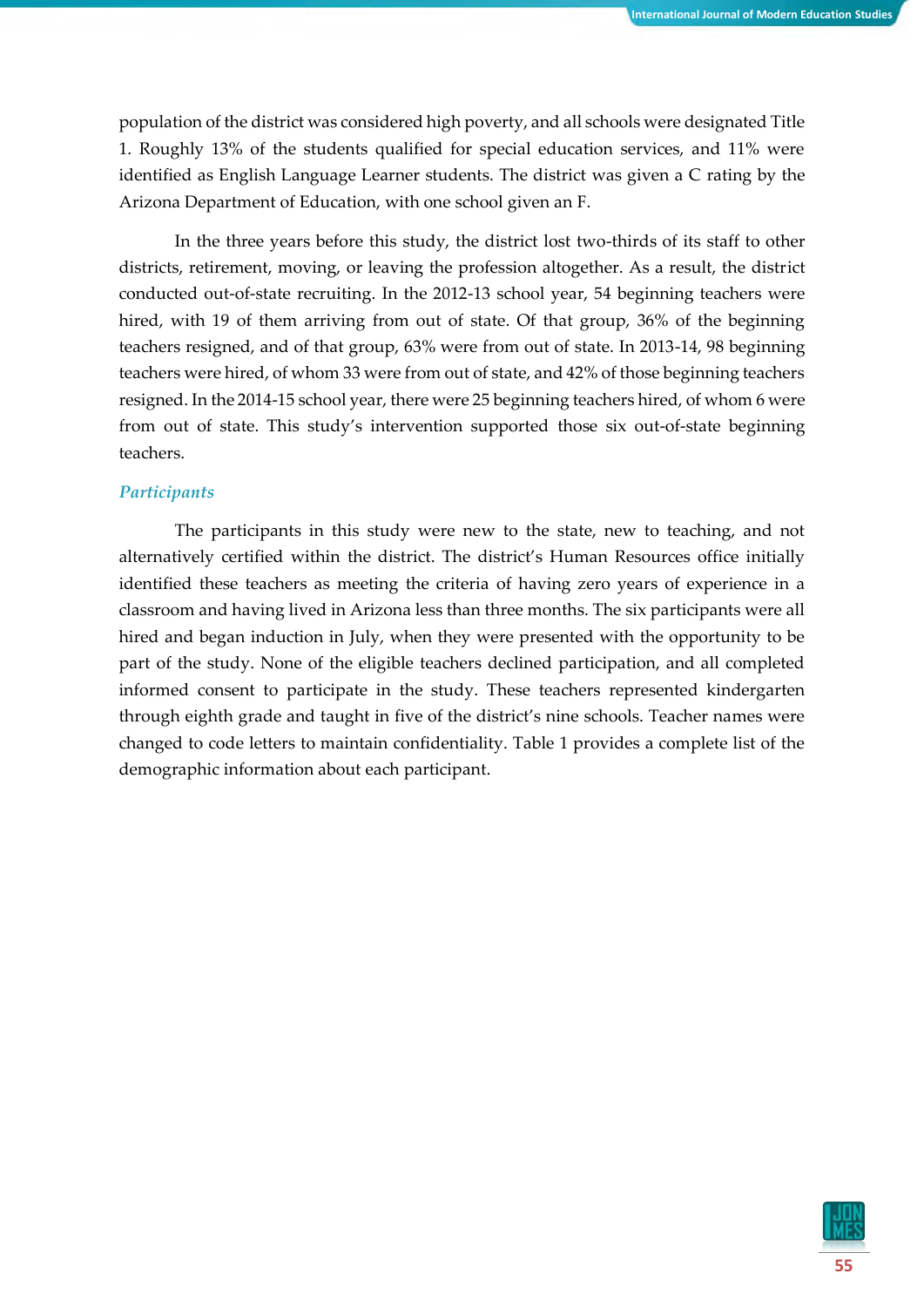| Identifier           | Gender | Age<br>(vears) | Teaching<br>Assignment      | School<br>Description                                                          | Housing                                           | <b>Previous</b><br>Moving<br>Experience | Previous<br>Residence<br>(Region of<br>the United<br>States) |
|----------------------|--------|----------------|-----------------------------|--------------------------------------------------------------------------------|---------------------------------------------------|-----------------------------------------|--------------------------------------------------------------|
| Teacher A            | Female | 22             | Primary (K-2)               | 47% Free &<br>Reduced                                                          | Apartment<br>with<br>roommate                     | Yes                                     | Plains State                                                 |
| Teacher B            | Female | 25             | Primary (K-2)               | 63% Free &<br>Reduced                                                          | House with<br>significant<br>other                | No                                      | <b>Eastern State</b>                                         |
| Teacher <sub>C</sub> | Female | 24             | Intermediate<br>$(3-5)$     | $66\%$ Free $\&$<br>Reduced                                                    | House alone<br>& then later<br>with family        | No                                      | Western<br><b>State</b>                                      |
| <b>Teacher D</b>     | Female | 27             | Special Area (3<br>schools) | 71% Free &<br>Reduced.<br>$66\%$ Free $\&$<br>Reduced<br>96% Free &<br>Reduced | Apartment<br>with<br>significant<br>other         | Yes                                     | Midwest<br><b>State</b>                                      |
| Teacher E            | Female | 28             | Intermediate<br>$(3-5)$     | 98% Free &<br>Reduced                                                          | Apartment<br>with<br>roommate                     | N <sub>o</sub>                          | Midwest<br><b>State</b>                                      |
| Teacher F            | Female | 26             | Special<br>Education        | 96% Free &<br>Reduced                                                          | Apartment.<br>alone and<br>later with<br>roommate | Yes                                     | Western<br>State                                             |

#### *Table 1:* Teacher Demographics

#### *Intervention*

Each monthly professional learning session was customized to the emerging needs of the group and followed the phases of new teacher research as designed by Ellen Moir (2011). These monthly interactive sessions were typically three and a half hours long and provided intentional modeling of multiple identified instructional strategies, along with time for teacher sharing and self-reflection. In addition, monthly email updates about the content explored during the sessions were provided to the administrators at the district and school sites, as well as the master and mentor teachers (instructional coaches who are evaluators).

The 15-week intervention took place during the fall semester, and each participant was provided with release time (using a substitute teacher) to attend the support sessions. There were five face-to-face support sessions with 13 at-home reflection assignments. The concepts around these sessions focused on generating an awareness of the beginning teacher's feelings about their work, self, and fit within the new community of their school and the state. The lead researcher was an administrator within the district who facilitated all of the face-to-face support sessions, where participants completed session mapping activities. A second recorder was also present at the sessions; this individual did not

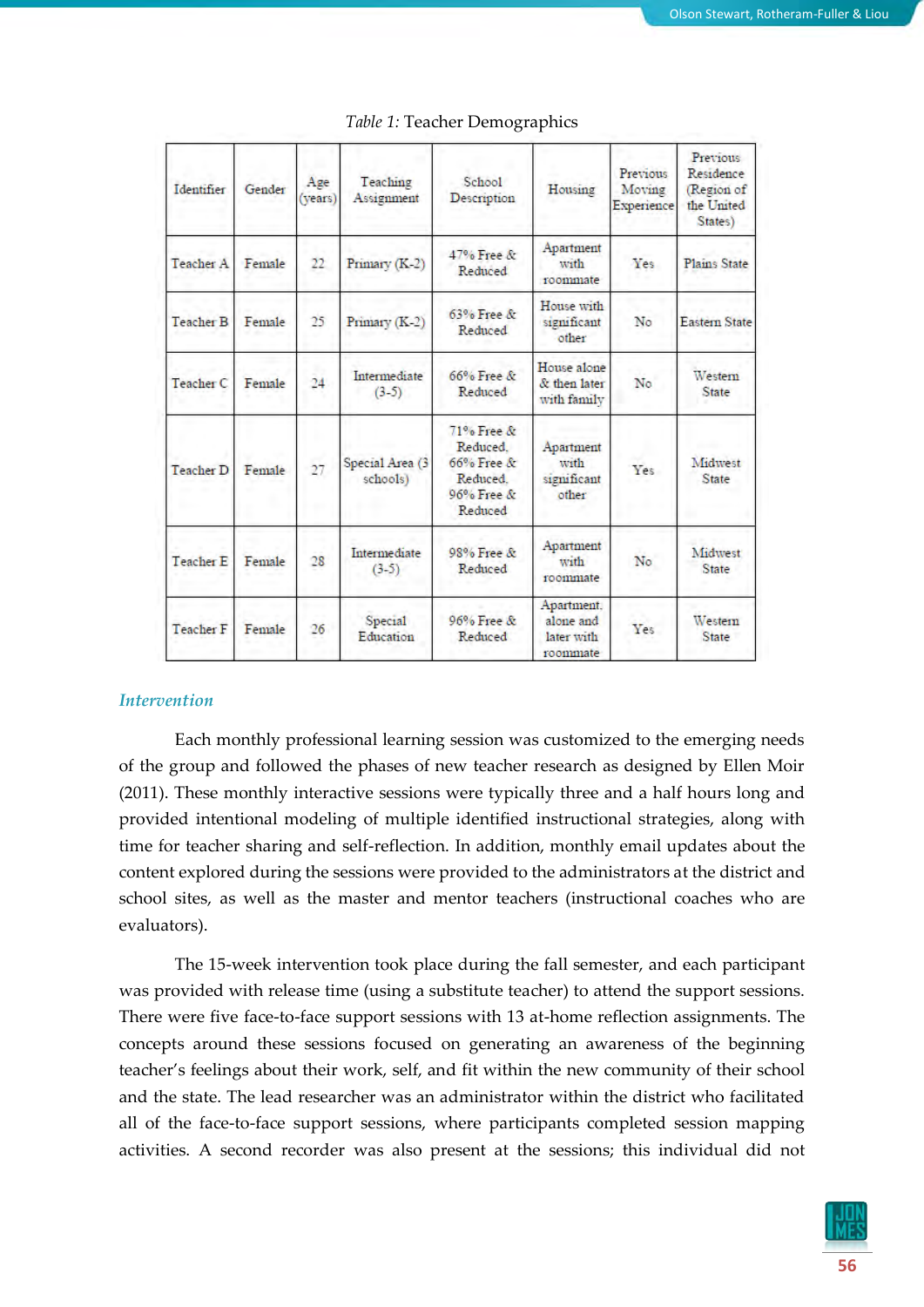participate but did take notes on reactions and body language and shared those with the researcher.

Participants were given paper, markers, and crayons in each session, with directions to represent their responses to researcher prompts visually on the paper. The prompts connected with the concepts being discussed in the sessions, such as, "Represent your support structures. Who provides you with support? Whom do you rely on to help you be successful as a beginning teacher?" Participants then shared their visuals with the group. Participants were also provided with an iPad to complete digital journal reflections. These related reflection assignments provided participants with a platform to apply the strategies, concepts, and ideas discussed in the support sessions by digitally creating or capturing their understandings.

#### *Measures*

The following four measures recorded changes in participants' perceptions, experiences, and retention as a result of the intervention.

#### *Measure 1: Session mapping activities.*

Mapping activities were used to explore the needs, perceptions, feelings, and experiences of participants, as well as to examine how their journeys aligned with Moir's (2011) phases of first-year teaching: Anticipation, Survival, Disillusionment, Rejuvenation, and Reflection. During each face-to-face session, participants were given a chart of the five phases and asked to place a sticker on the phase in which they perceived themselves to be at that point in time (see Figure 2). Participants then shared what was happening that had impacted their current choice of phase (see Figure 3). These stickers allowed participants to track their changes in attitude over the five sessions.



*Figure 2:* Teacher C Attitude toward Teaching Chart

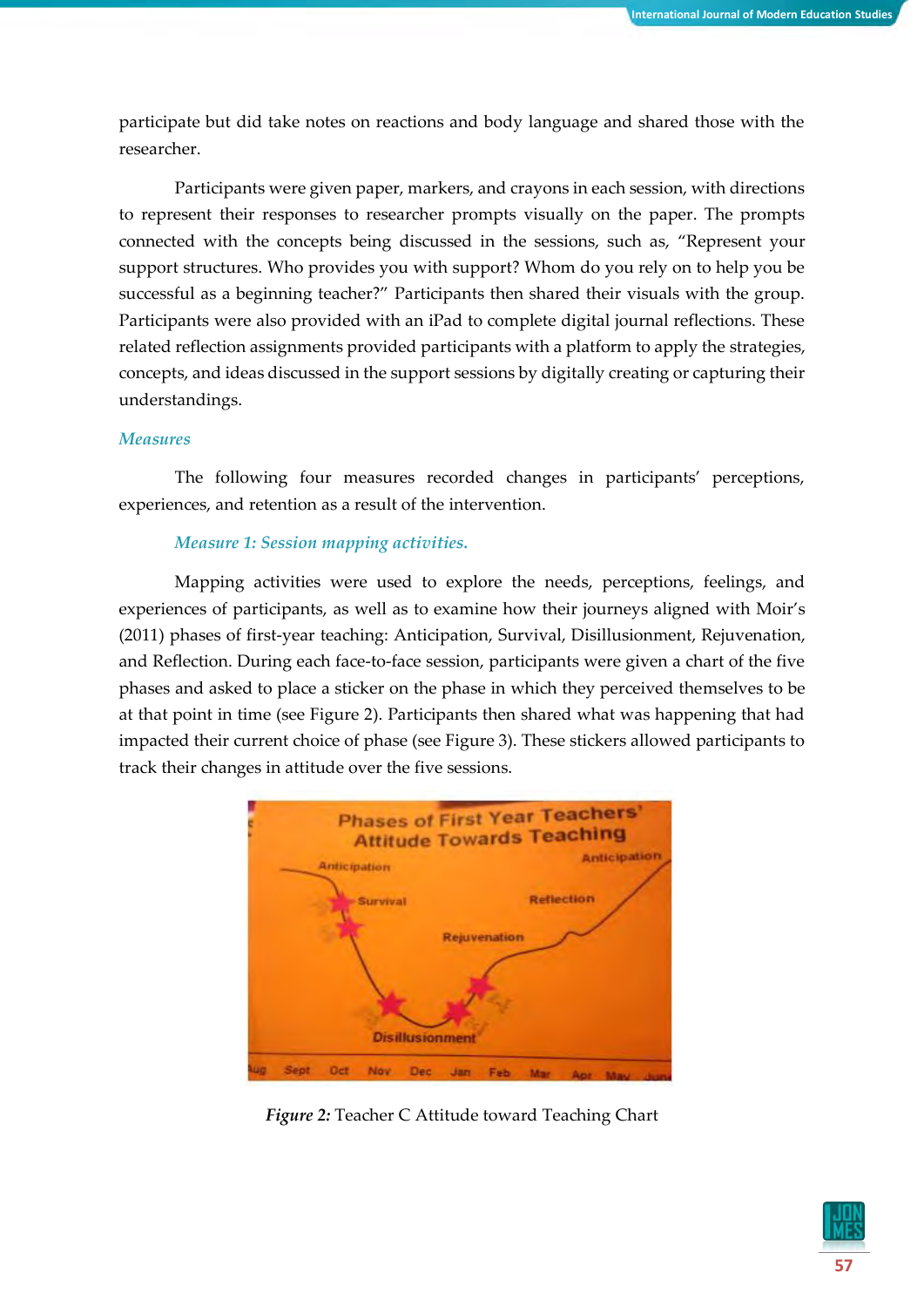## *Measure 2: Pre- and post-intervention questionnaire.*

To explore the needs, perceptions, and feelings of participants, they were asked to complete a questionnaire at the beginning and the end of the intervention (see Table 2). The questionnaire explored what participants found valuable about the support sessions, including reflecting on their personal resiliency growth. The questionnaire included eight open-ended questions about participants' resiliency and the five phases of first-year teaching, as well as 15 Likert-scale items organized into four constructs (resiliencyemotional, social, motivational, and self-efficacy). A sample open-ended question was, "Describe what skills and traits you think will be important to succeed as a beginning teacher." A sample Likert-scale item was, "I am aware of my personal stress levels. Choose: Strongly Agree – Agree – Disagree – Strongly Disagree."

## *Table 2:* Questionnaire

Open-Ended Items Examples:

Pre: What do you anticipate your first 15 weeks will be like as a beginning teacher?

Post: What were your first 15 weeks like?

Pre: Describe the phases you believe you will experience over the course of your first year.

Post: How was your experience the same or different from the phases?

Pre: Tell me about your biggest supporters.

Post: Tell me about the support structure you now have. Tell me about your biggest supporters. Have these changed since the support sessions began?

Pre: Resiliency is defined as the ability to bounce back from challenges. It has been noted in the beginning teacher research to be a skill set that is critically important that can be enhanced and developed in a teacher. Describe how resiliency currently plays a role in your professional life.

Post: How do you see resiliency as a part of your professional life now (if there was a change)? Did the support sessions influence this change?

Likert Inventory Items Examples:

1. I am aware of my personal stress levels.

2. I am aware of how I respond when I get stressed.

7. I consider myself to be persistent (stick with it) when faced with challenges.

8. I have overcome setbacks to conquer an important challenge.

12. I have a network of emotional support.

13. I build relationships easily.

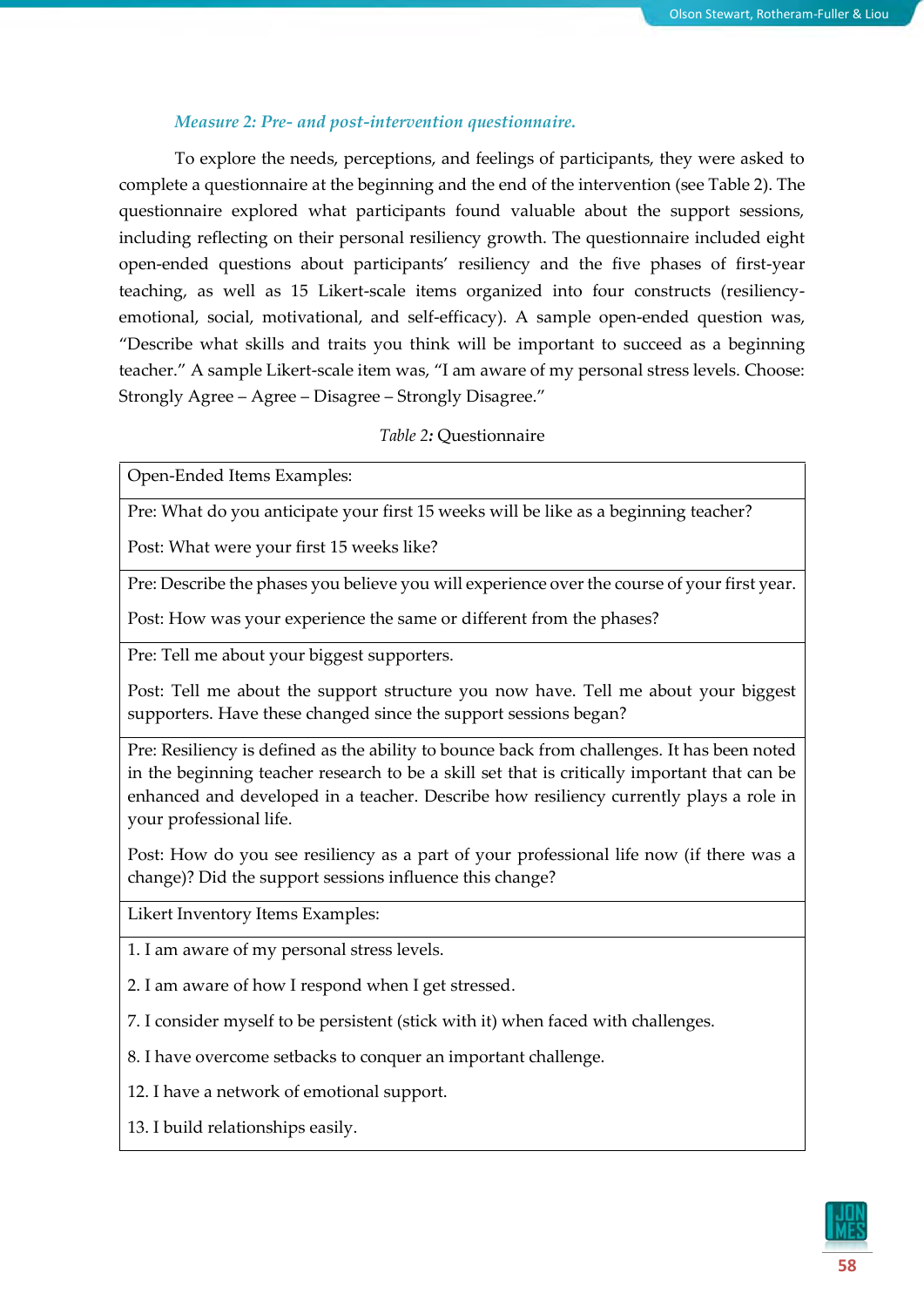## *Measure 3: Digital reflections.*

Each week, participants used their iPads to respond to prompts asking them to reflect upon and capture their first semester of teaching. The prompts aligned with the most recent face-to-face session's strategies, concepts, and ideas and were focused on exploring, developing, and enhancing resiliency skills and how that work might change selfperceptions. A sample prompt was, "What best represents your month's experience in Arizona?"

Participants were asked to take or find photos that represented their needs, perceptions, or feelings and respond to the prompt with words to explain their image selection (see Figure 3).



*Figure 3:* Example of Digital Reflection Regarding Resiliency

Many of the participants used multiple images, combining photos they took themselves with online images or quotes. The purpose of the pictures was to provide an example of what the beginning teacher was focused on or something that reflected their week. Many reflections resembled collages. These digital reflections were created nine times, in weeks 2, 4, 5, 7, 8, 10, 11, 12, and 14. The reflections were also shared at the face-toface support sessions. At the end of the intervention, participants combined their reflections to create a final digital story representing their 15-week journey, which they shared at the final face-to-face session.

## *Measure 4: Post-intervention interviews.*

In the last two weeks of the intervention, the lead researcher conducted 40-minute semi-structured, audio-recorded interviews with all participants. There were 10 primary open-ended questions asked in the interviews, along with follow-up probing questions. A sample question was, "Describe how the support sessions impacted your first 15 weeks of teaching."

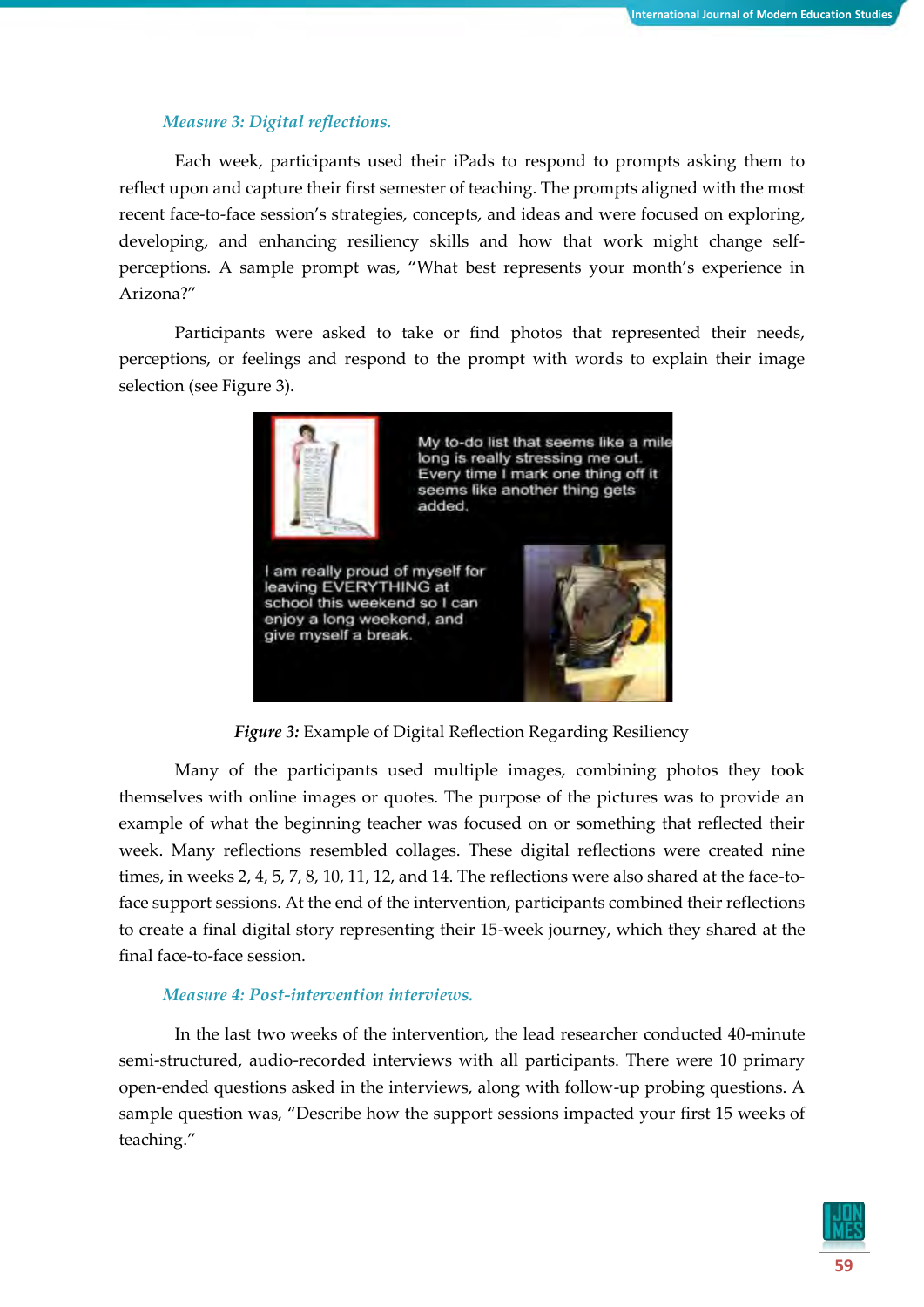#### *Data Analysis*

The pre-and post-intervention questionnaire, session mapping activities, and digital reflections provided multiple sources of data to determine what changes occurred and what insights were gained by participants during the first 15 weeks of the school year. All of these sources generated qualitative data that were analyzed and explored for recurring themes using a grounded theory methodology (Creswell, 2009). As initial codes emerged from the data using open coding, categories that aligned with the theoretical models using axial coding were represented through supporting quotations. The goal was to extract understanding from the interconnectedness of these codes and data. Inter-rater reliability in coding was established via another researcher reviewing 30% of the data, with a 95% interrater agreement (Creswell, 2009).

#### **RESULTS**

Through the creation of the C.A.R.E. model, the experiences of beginning teachers throughout their first semester were examined in relation to (1) the normative map of a teacher's journey, (2) participant resiliency and weekly experiences, and (3) participant impressions of the intervention.

## *Normative Mapping*

After participants read Moir's (2011) article about the five phases experienced by first-year teachers, they indicated during each face-to-face session where they perceived themselves to be in those phases. Each phase was assigned a number (10=Anticipation, 9=Reflection, 8=Survival, 7=Rejuvenation, 6-1=Disillusionment) to chart participant responses together. This information was then plotted onto a graph, with each participant in a separate color to show their experiences as compared to the trend line based on the research (Moir, 2011) (see Figure 4).

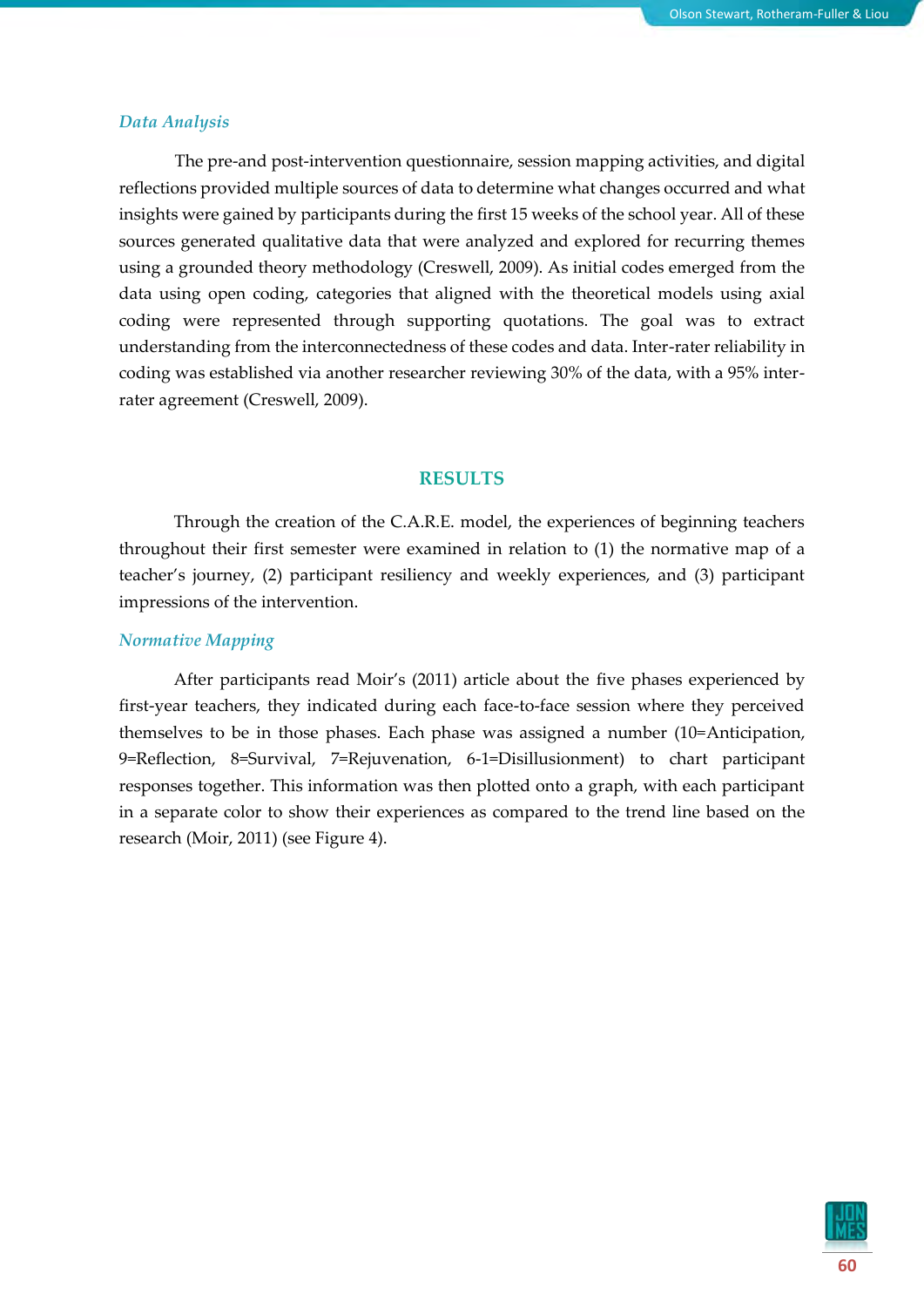

*Figure 4:* Tracking Participant Phases of Teaching

In comparing Moir's (2011) research with participants' responses, it is evident that participants did not follow the exact theory line. According to participants' explanations for their choices, they chose their phases based on what was happening in both their personal and their professional lives. If participants were experiencing personal crises, they indicated greater challenges in their professional attitudes. For example, Teacher B started the year feeling overwhelmed and in the Survival phase, rather than in the expected Anticipation phase, due to the shock of moving and challenges with her living arrangements. She then slid immediately into Disillusionment, faster than the theoretical model would have suggested.

In addition to the mapping activity, participants' digital reflections were used to confirm their phase selections. There was considerable overlap between mapping responses and digital reflections, which highlighted that participants were consistent in the way they responded to each activity. For example, Participant F's December selection of an overwhelmed and crazy cartoon character confirmed her face-to-face session indication that she was in Disillusionment (see Figure 5).

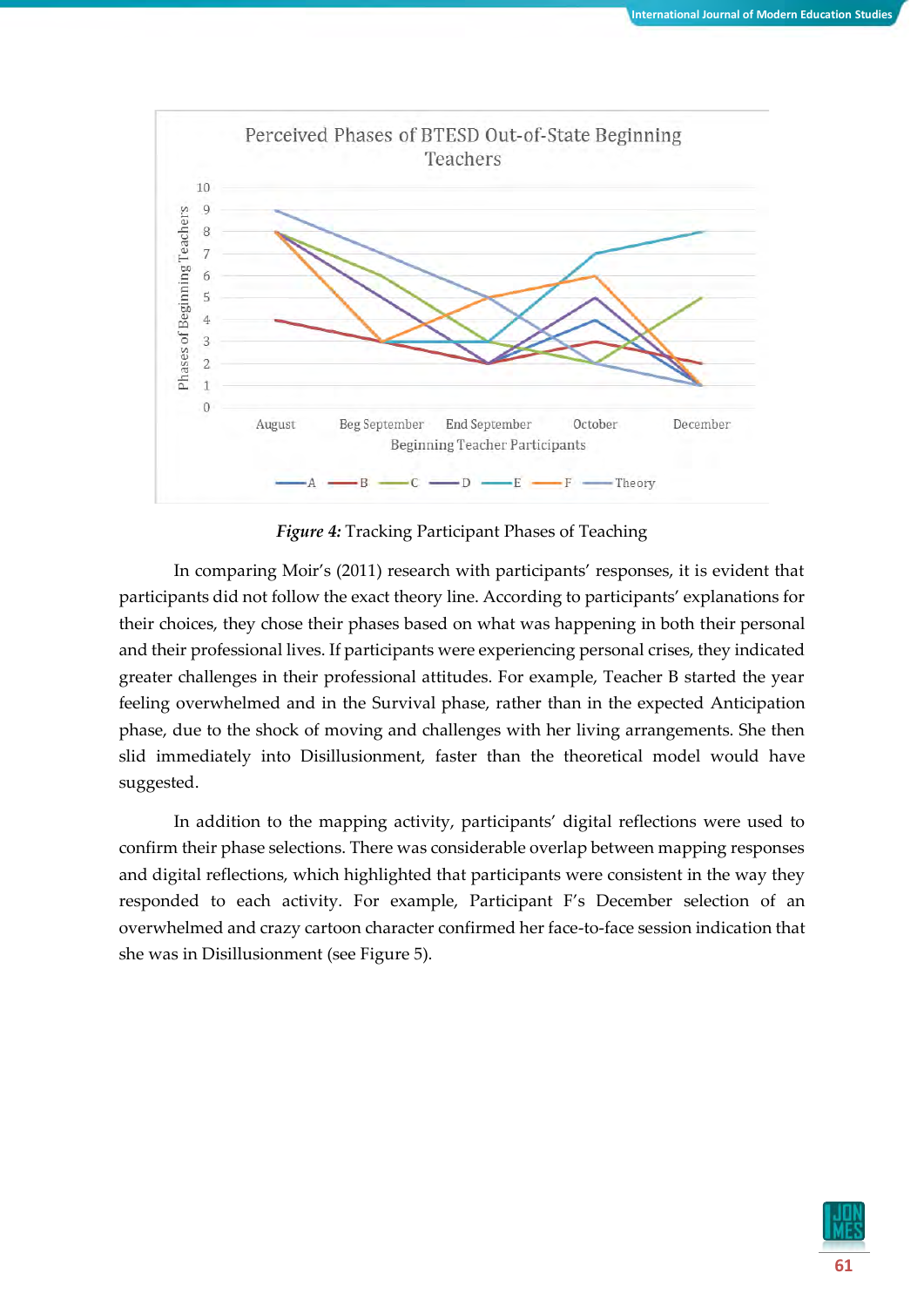

*Figure 5:* Teacher F Reflection

## *Participant Experiences*

The resiliency, feelings, and experiences of participants across these 15 weeks were assessed with participant journal reflections, the pre- and post-intervention questionnaire, and individual interviews. It was evident that participants in this study were overwhelmed for most of their first semester. For example, the words that appeared most frequently in the journal reflections were *lonely*, *exhausted*, and *stressed*. In triangulating the multiple data sources, the trends that emerged across all six participants were high levels of stress, exhaustion, and isolation. Each data source confirmed participants' feelings of incompetence, insecurity, and loneliness, as well as an ongoing search for connections. For example, Teacher D reported, "I know I need to make new friends, but that is the last thing I want to do after I put so much energy out with these kids all day is to have to sell myself to others." Participants' level of social isolation impacted all areas of their personal and professional lives, including how they responded to attention at their school sites.

Several of the participants made personal connections with work colleagues that encouraged feelings of belonging and connection. "I have a few more people I can rely on than I did in July for sure," said Teacher B. Others got comfortable with their independence at school and made one or two personal connections that helped them feel supported.

In addition to expressing the need for additional friends, support, and time, participants also struggled with concerns about housing and finances, particularly as the school year began. These themes were most evident in participants' journal reflections, where *money* and *house* were words indicating the most-repeated ideas (see Figure 6 for a compilation of all participant responses).

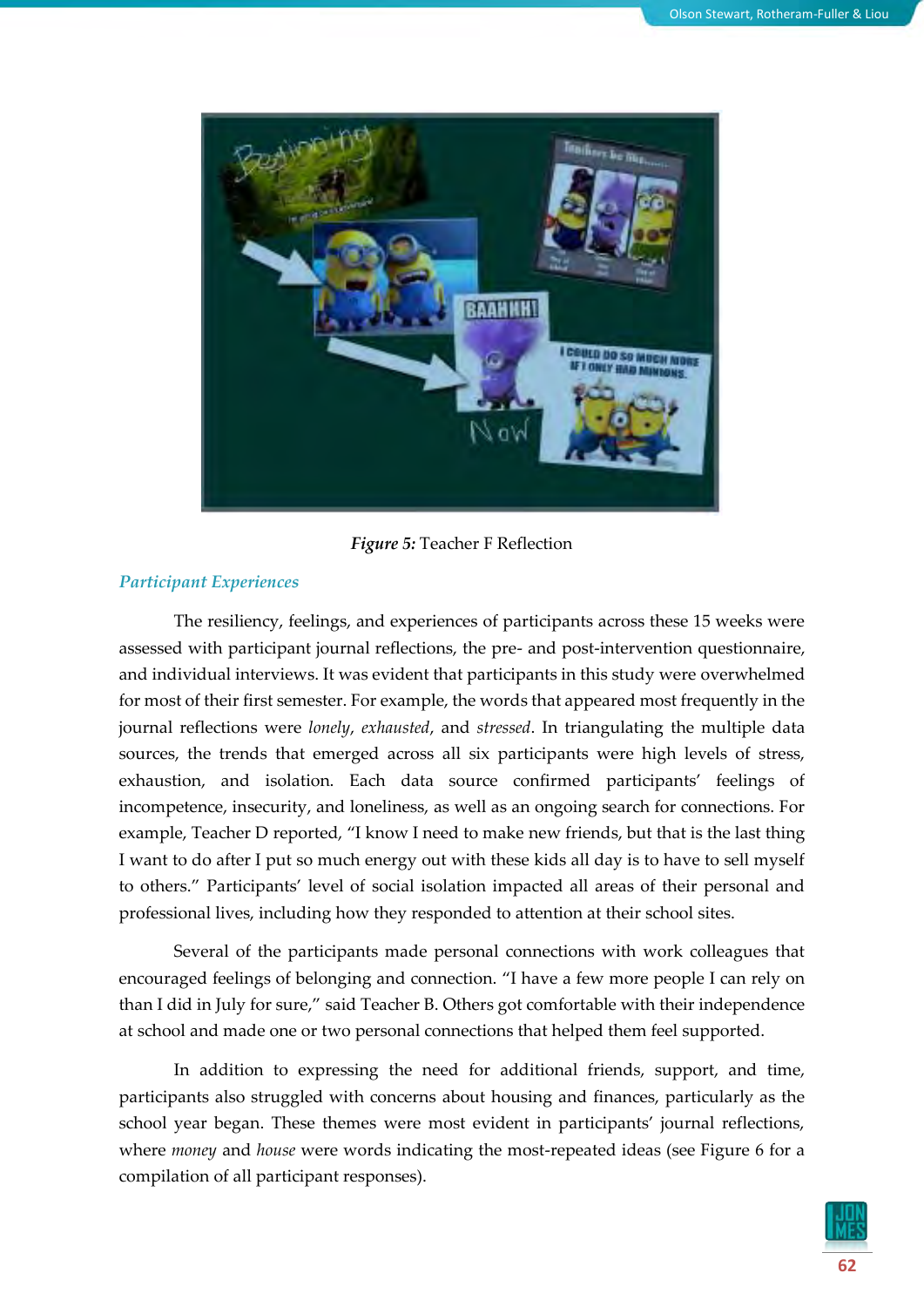

*Figure 6:* Needs Most Frequently Mentioned by Participants

Interestingly, participants' self-confidence and belief in their own resilience shifted depending on their work/life balance. As personal issues arose, participants reported being more overwhelmed and stressed professionally. In each instance where a participant was experiencing a personal issue, that participant ranked their attitude about teaching and their professional self-confidence lower. This diminished self-confidence in the classroom as well. Most participants reported that, when they were feeling poorly about their abilities to teach or were consumed with personal issues, their students also behaved poorly. As Teacher E said, "Wow—that's scary…it's really true that if I am having a bad day, my students probably have a worse day. Everything is connected."

Participants' perceptions of themselves shifted over the course of this study. Participants were surprised at their high levels of stress and feelings of being overwhelmed, yet all noted pride in themselves for moving across the country and persevering through their first semester. "It's exhausting, and yet I am here every day for my kids because I am committed to them," stated Teacher F. Teacher C shared, "Some days I feel like a complete failure, and yet I get up the next day and think—well, good for me…I am acting like a grown-up and moved across the country and I am a teacher."

Participants also noticed positive changes in themselves as a result of the intervention. Participants' abilities to articulate their feelings, needs, and perceptions while utilizing the specific skills and strategies discussed in the face-to-face sessions became evident. Participants expressed their feelings using words like *resilient*, *self-confidence*, *advocate*, and *persevere* more frequently in later sessions than in earlier sessions. Teacher C indicated, "Being adaptive has helped me a lot, and I've had lots of things thrown at me." Teacher A reported, "Yes, I know now that I am resilient. I can use that term with confidence now."

The pre- and post-intervention questionnaires were used to assess participant changes across the intervention. Initially, key words in each participant's response were highlighted. Then the responses were examined by question, noting similar trends across participant responses and highlighting big ideas. Similarly, the questionnaire's Likert-scale

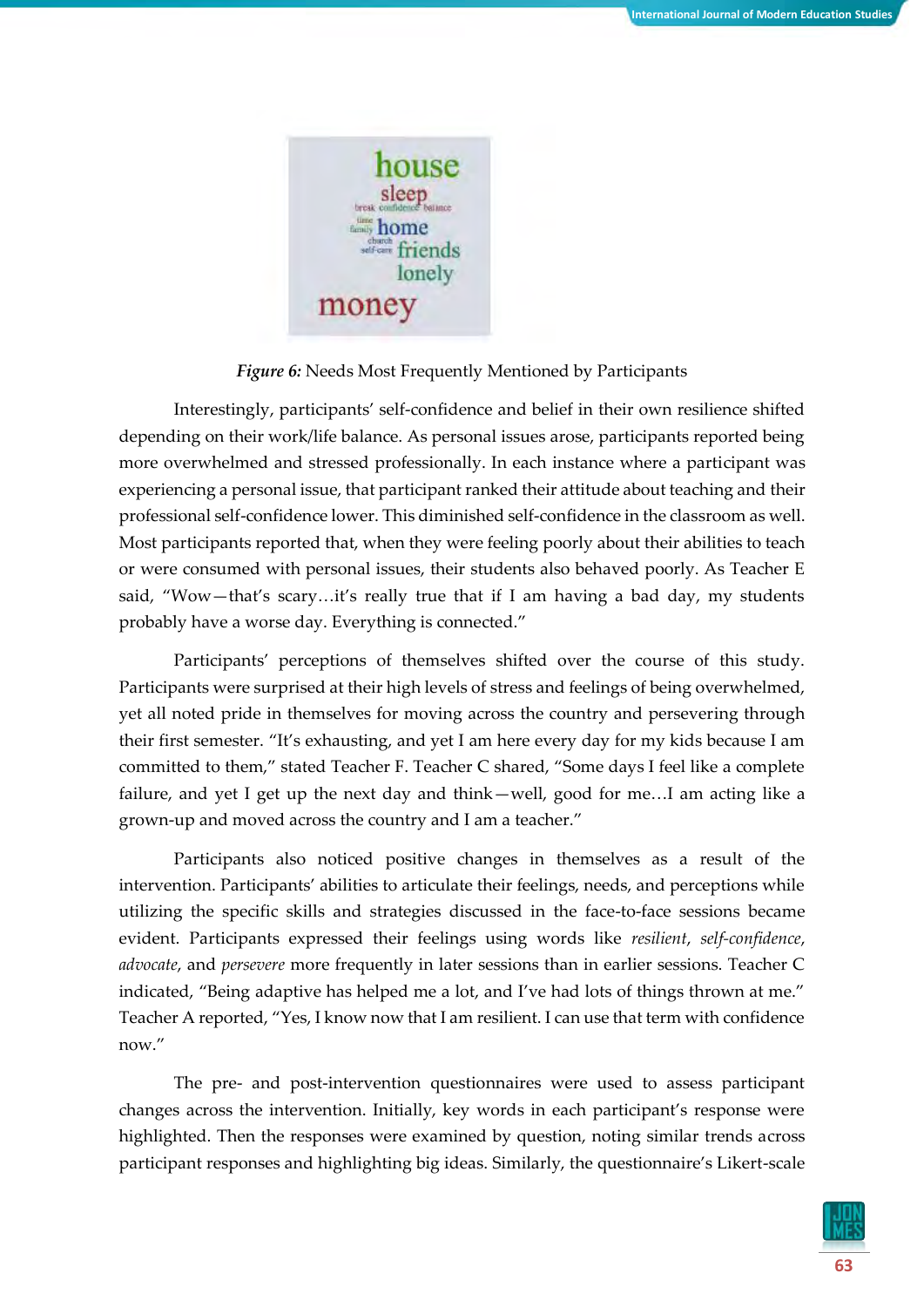items were reviewed first by participant response and then by question, with the frequency of each response for each question calculated to explore trends. For example, before the intervention, 50% of participants strongly agreed that they had a network of emotional support, whereas 83% strongly agreed at the end. Before the intervention, 50% of participants strongly agreed that they had overcome setbacks to conquer an important challenge, while 67% strongly agreed at the end. Tellingly, 50% of participants strongly agreed before the intervention that they finished what they started, but 100% strongly agreed at the end. The following are other notable results:

- 67% of participants reported becoming more aware of their stress level because of the intervention.
- 67% of participants reported an increase in their resilience.
- 83% of participants reported an increase in their ability to overcome setbacks.
- 67% of participants reported an increase in intentional communication of their own needs.

Overall, participants' needs, perceptions, and feelings were very similar to one another. They all experienced the initial culture shock of a move and orientation to teaching. Over the semester, they transitioned into feeling more comfortable in their new home state and school and mildly proud of their personal resiliency and perseverance. In the final faceto-face support session, most of the group was still struggling to decide if they had made the right career choice and decision to move across the country. Since the conclusion of the study, one participant has left the teaching profession, and the rest (83%) remain in the same district.

#### *Intervention Impressions*

In the narrative portion of the questionnaire and in the interviews, participants noted changes in how they perceived themselves as a result of the intervention and how they found the intervention to be beneficial for their personal and professional growth. Participants reported that the support sessions, journal reflections, and mapping activities gave them the opportunity to intentionally pause to reflect and consider how they were changing. In some cases, participants discussed realizing that they may have been overconfident in their ability to navigate the complexities of the classroom and initially discounted the impact that moving would have on them. The reality of their first semester in a new state and new job stunned them, and they reported feeling grateful that the intervention allowed them to share their fears and feelings of being overwhelmed with others experiencing similar circumstances.

In considering the face-to-face sessions, participants noted that the sessions provided them with a place to come where they felt safe sharing their experiences, needs, feelings, and perceptions. The interviews revealed that an authentic sense of camaraderie and

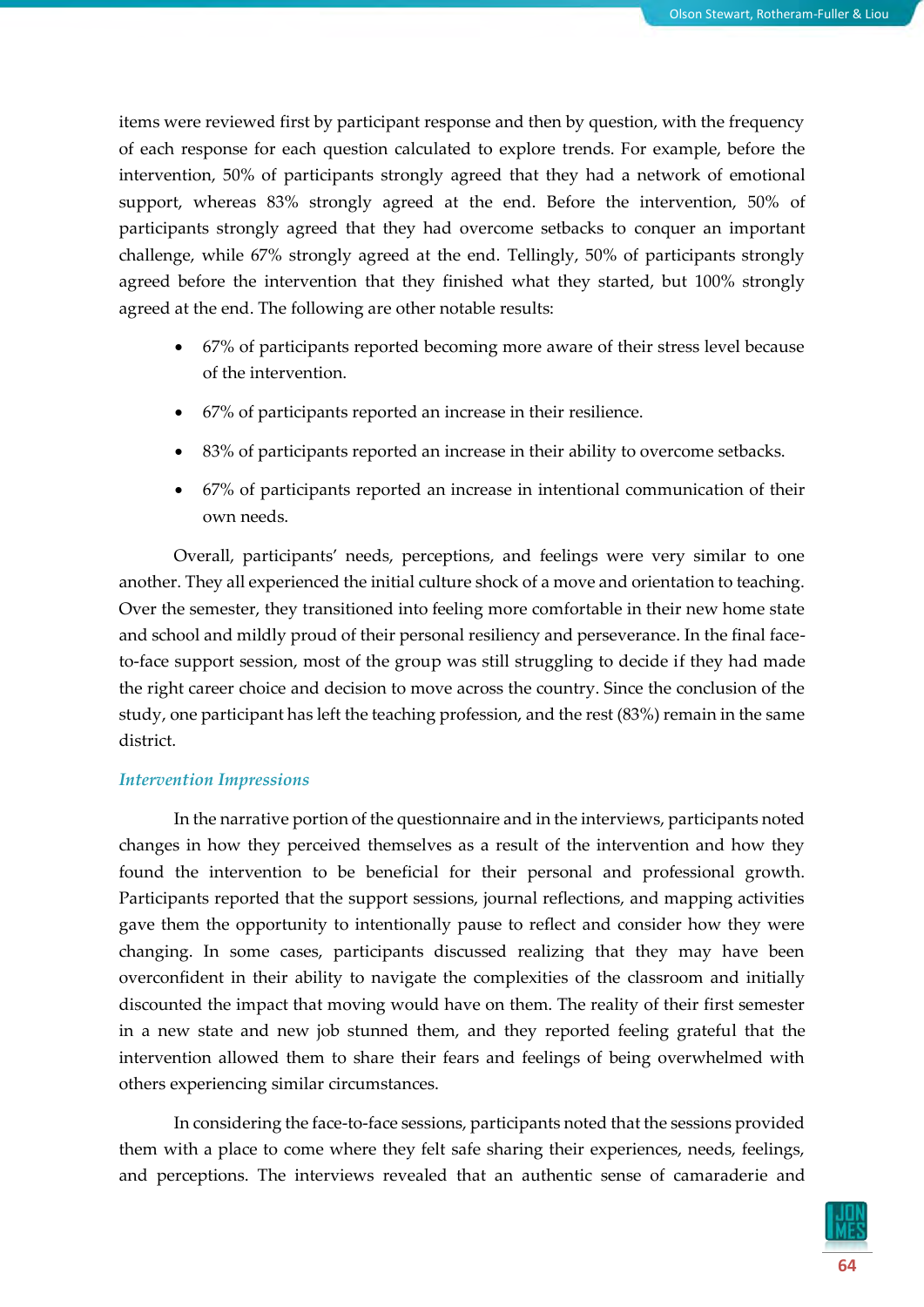community had developed within the group, and participants reported that they developed a greater awareness of their own resilience and stress-management abilities as a result of the sessions. Teacher A noted, "They've really helped me. I didn't really care what we talked about. I just wanted to be there. It made me feel important and special and cared for." Teacher F shared, "It was good to be a part of a group where everyone understood what everyone was going through. Like, we are all very different—do different things and come from different places—yet all understood that we were going through the same thing." Teacher E indicated, "Being pulled from the classroom adds a different aspect to the sessions because it doesn't cut into after-work planning or weekend relaxation; I can still get those things done…" All participants shared similar reflections about how the sessions provided them with a purposeful pause and a safe place to share their experiences. Their connections with each other provided them with a supportive community that they had not yet established elsewhere, being new to the state.

Discussing the journal reflections, participants shared that they viewed the reflections as important in increasing their self-confidence and valuable in providing them a visual reflection of their first semester of teaching. Teacher A noted, "Looking for pictures that showed my mood was cathartic, and I really liked working on the iPad." Teacher B shared, "Doing the weekly reflections using pictures allowed me to be creative and capture my experiences using whatever 'medium' I wanted…I could choose how to express my feelings and experiences." Teacher D responded, "It wasn't too much work, but it made us think about how we were feeling and what was going on." Overall, the response to the journal reflections was positive, and participants appreciated how the reflections created a forum to capture their thoughts and feelings and encapsulate their experiences into a weekly visual product.

## **DISCUSSION**

The focus of this study was to develop and evaluate supports for out-of-state beginning teachers in Arizona, to improve their first-semester experiences and perceptions, and ultimately to increase their retention. This study was small, though there are conclusions and recommendations that can be useful for other districts around the country. There is a growing concern that a very high percentage of young teachers will continue to leave the profession unless this issue is addressed (Tirozzi et al., 2014). The participants in this study said the intervention made them feel supported within their new teaching environment, and they were retained at a higher-than-average rate.

To retain beginning teachers, districts and schools need to understand the challenges of recruiting and retaining high-quality teachers. Budget cuts have drastically reduced induction and mentoring/support programming for teachers. The estimated cost for implementing an effective retention and induction program is \$6,000 per teacher in Arizona

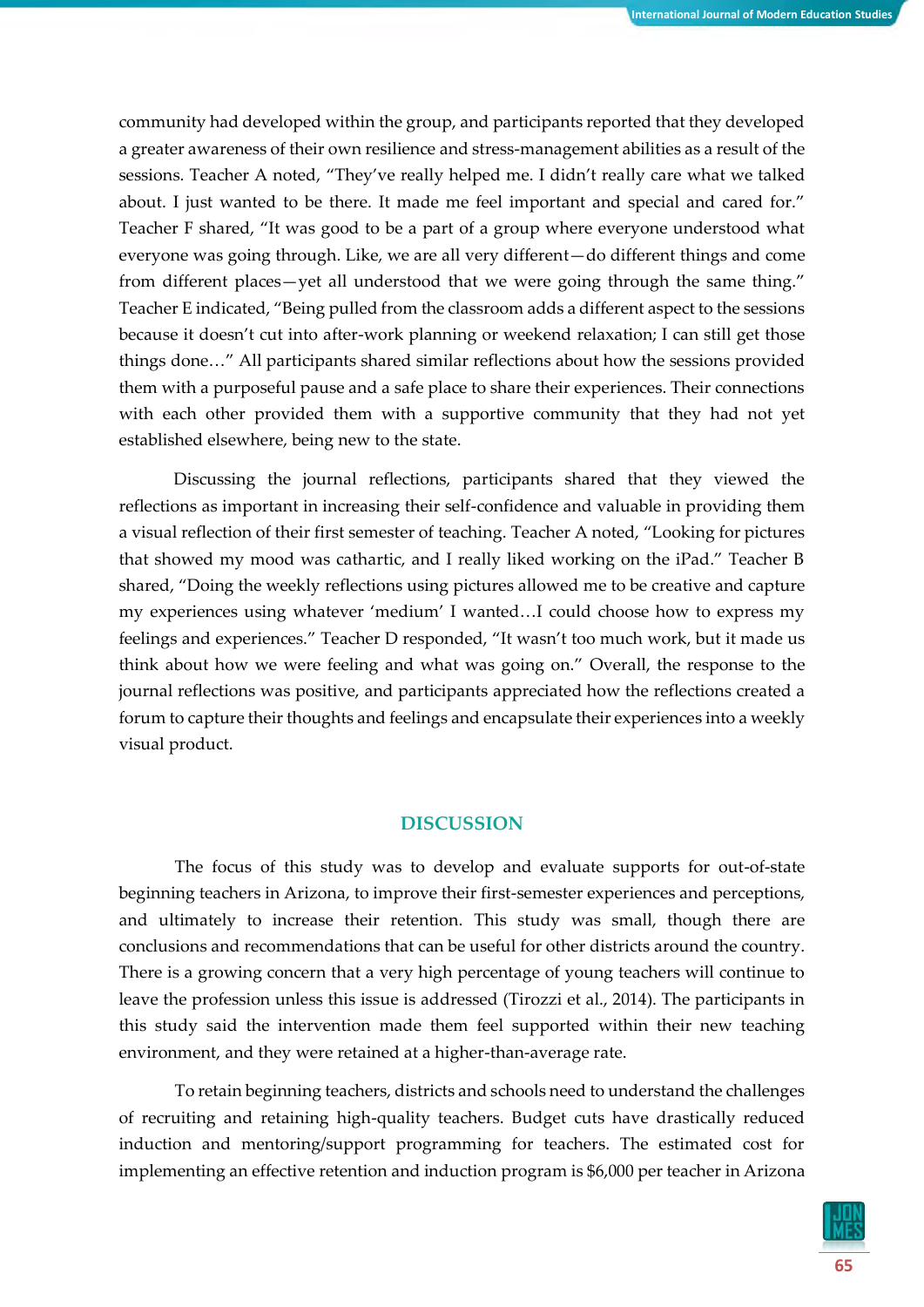(Burroughs et al., 2019; Tirozzi et al., 2014). Increased education funding is imperative to resolve this state crisis: "Underfunding is a significant contributor to Arizona's low academic performance and its diminishing ability to promote excellence in teaching" (Tirozzi et al., 2014, p.8). Arizona teacher pay remains one of the lowest in the country, and the state maintains one of the highest class-size ratios in the nation (ASPAA, 2020). To navigate the teacher shortage, "Arizona's leaders must make a collective effort to ensure the recruitment and retention of effective teachers through increased funding and improved working conditions" (APSAA, 2020, para. 4).

The recommendations here were provided to Arizona districts that are deep in a retention crisis (ASPAA, 2020). This phenomenon of recruiting out-of-state beginning teachers and the transient opportunities of the profession affirm the ongoing need for differentiated support that address different needs than the ones of in-state beginning teachers (Evans et al., 2019). Only 31 states require induction and mentoring, and only 22 states explicitly encourage reduced teaching loads for new teachers or offer mentor teachers; thus, the framework presented in the study is relevant to consider across the nation (Evans et al., 2019). The considerations for the model are provided below by district level and site level.

This study, since it was conducted at the district level, did not directly impact the school-site-level contextual experiences of each participant, but it did create an overall awareness of the challenges faced by out-of-state beginning teachers. Districts must be responsible for creating support structures for such teachers. They can also prioritize district-level funding for beginning teacher retention, especially for out-of-state teachers.

This study identified critical components to be considered when creating a districtlevel plan. The creation of a small and intimate community experiencing similar challenges was a key component of the success of this intervention. In the interviews, participants noted that they felt supported and validated through sharing their experiences with others who faced similar challenges. Teacher E shared, "Being pulled out of the classroom to go to a support session that was set up to be relaxing was so helpful to me. In the sessions we pinpointed what those stressors were…that helped." This is supported by the literature as well; recent studies of beginning teacher retention and resilience in Australia reveal that different types of support are valued by beginning teachers (versus the types valued by veteran teachers) and appear to influence teachers' views of their own resilience (Downey, 2018; Mansfield & Beltman, 2014; Papatraianou & Le Cornu, 2014). The supports valued by beginning teachers include being listened to, being offered advice and professional knowledge, being acknowledged and appreciated, having the realities of teaching confirmed, and being challenged professionally (Downey, 2018; Mansfield & Beltman, 2014; Papatraianou & Le Cornu, 2014). All these forms of support appeared crucial to facilitating beginning teachers' resilience in this study as well. In receiving these types of support, participants reported feeling more confident and competent in their teaching roles, making

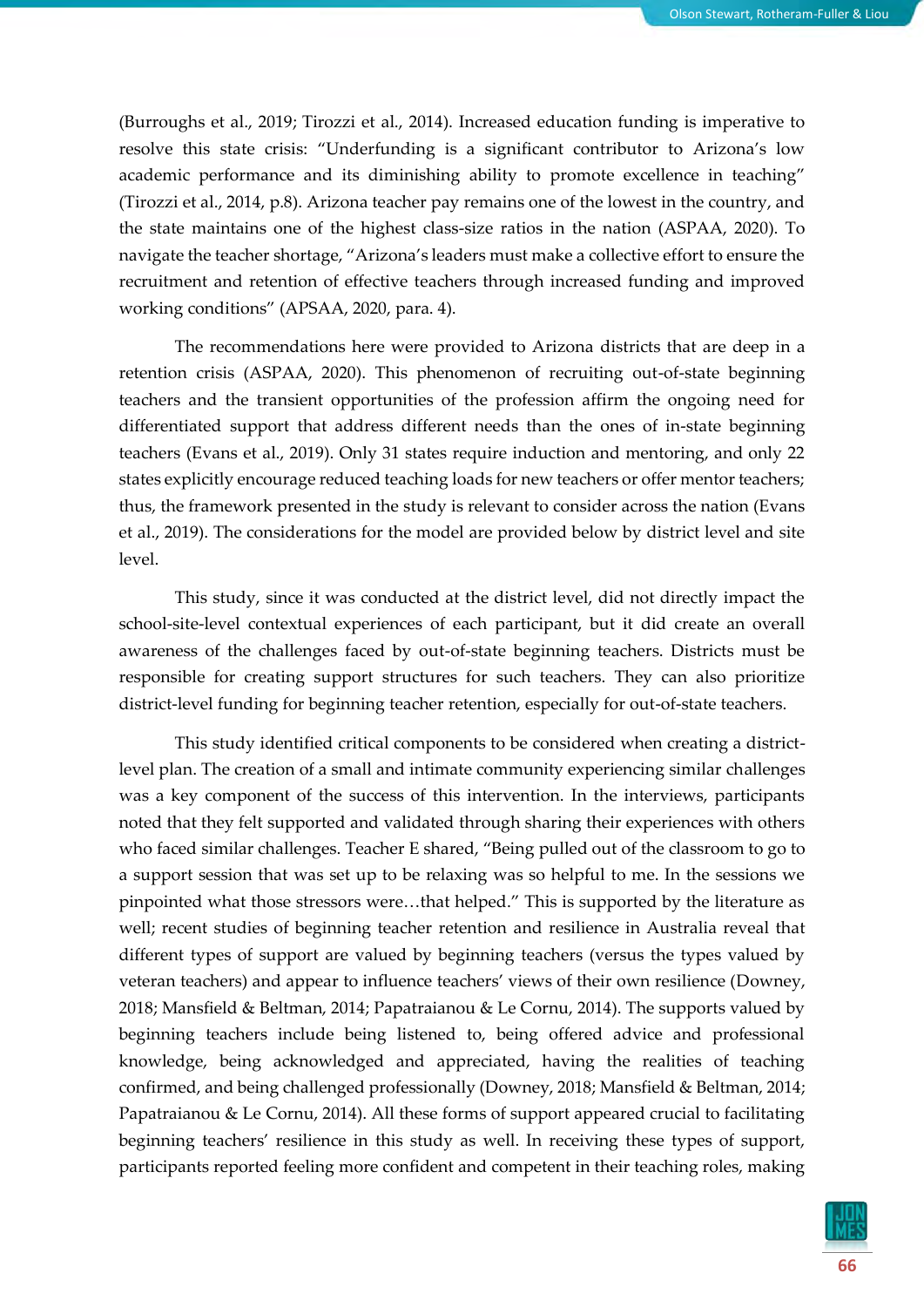them able to successfully assume a positive teacher identity (Garcia & Weiss, 2019b; Papatraianou & Le Cornu, 2014).

A skilled facilitator who understands the experiences of beginning teachers is another key component in any intervention. The underlying foundations of the C.A.R.E. model were caring, compassion, and empathy. The personality and skills of the facilitator are thus a critical attribute for district support. Ideally, any beginning teacher support sessions would be run by someone who understands, empathizes with, and is willing to listen to participants' stories and experiences without solving every problem. In this study, the facilitator's focus was on empowering participants to advocate for themselves and ask for help and direction when needed. The facilitator also emphasized increasing self-efficacy and developing confidence to explore problems. Personal and professional lives are so intertwined for beginning teachers that it is important to find a facilitator who truly understands the duality of this group's experience in being new to the state and new to the profession: "All of the significant relationships in which the early career teachers engaged provided a variety of support, the nature of which crossed traditional boundaries of the personal and professional; school and home; and face-to-face and online" (Papatraianou & Le Cornu, 2014, p. 112).

Finally, district personnel can intentionally structure beginning teacher support systems to include multiple layers at the district and individual school site levels. Papatraianou and Le Cornu (2014) found that schools need to promote informal staff interaction, which allows new teachers to develop supportive relationships with colleagues. Further, district-level support systems need to acknowledge and invest in the provision of informal support and learning opportunities for beginning teachers (Garcia & Weiss, 2019b; Papatraianou & Le Cornu, 2014).

At the site level, administrators need to be fully informed about and committed to differentiating support for beginning teachers (Schlichte et al., 1999; A. Watkins, 2016; Weller, 1982; Williment, 2003). According to feedback from participants, school-site-level support from administrators committed to establishing positive relationships with beginning teachers was critical for their success. Administrators can also assist with communication about upcoming initiatives; by front-loading information to beginning teachers and giving them strategies for success, they continue to build relationships and empower beginning teachers as contributing members of the staff. Beginning teachers want to feel that their input and insights are valuable to their administrators: "A principal who advocates for making reasonable working conditions for new teachers district policy, can change the status quo" (A. Watkins, 2016, p. 3). The importance of a principal's acknowledgement and recognition of beginning teachers cannot be overstated.

Administrators can also prevent their beginning teachers from taking on too many after-school assignments, teams, or clubs (Garcia & Weiss, 2019b; Gossom, 2004; A. Wakins, 2016). Beginning teachers struggle with life/work balance, and efficient lesson planning and

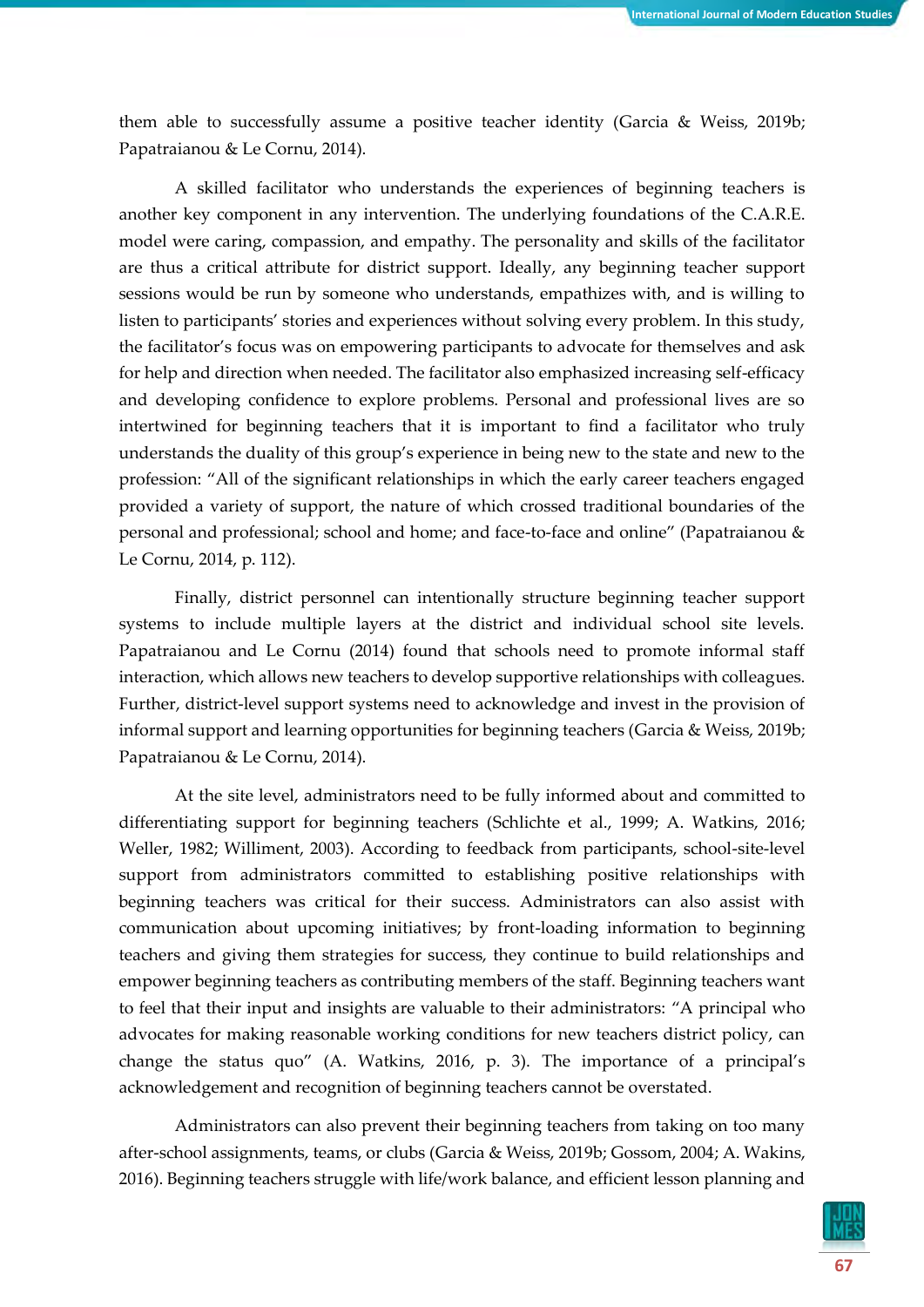grading is developed over time, leaving beginning teachers with less extra time than their veteran counterparts. The challenge is that beginning teachers tend to struggle financially, making the additional income from after-school opportunities highly appealing despite the additional burden and stress. Administrators must try to avoid overworking this group. Partnering beginning teachers and veteran teachers with shared responsibilities is one approach to consider. Administrators can also align beginning teachers with positive and encouraging staff members who are willing to provide guidance and mentoring (Tait, 2008; A. Watkins, 2016). Certainly, the decisions administrators make regarding their beginning teachers will impact the ultimate retention and self-efficacy of this group.

## **LIMITATIONS AND RECOMMENDATIONS**

One of the main limitations of this study is the small number of participants. While the intimacy of the group was a critical component in enhancing its success and feeling of community, it does limit the ability to generalize these findings to other out-of-state beginning teachers in similar programs in a different district with a different facilitator. This study was also contextually based on specific characteristics of the participants' school district, potentially limiting its applicability to other school districts with different characteristics. For example, release time was secured for participants to attend face-to-face sessions, so they were able to participate as part of the workday. Asking already-stretched beginning teachers to add to their workloads by coming to support sessions after school hours would likely not provide them the same benefits.

One limitation in data collection for this study was not recording the entirety of each support session, meaning there may have been data that was not fully documented or captured. Participants felt uncomfortable about having audio- or video-recorded sessions. Instead, a second recorder took notes during the sessions, as well as participating in a debriefing after each session, as an alternate way to capture and verify the majority of session content. Even with such note-taking, however, there may have been comments and ideas missed.

In terms of future directions, this study is just the beginning of this work. The goal was to create a systemic model of support for out-of-state beginning teachers to maximize the number who remain in teaching. It was about more than just retention, however. The C.A.R.E. model focused on changing self-perceptions and increasing resiliency in new outof-state teachers. Their ability to reflect, advocate for themselves, navigate stressors, and develop into a supportive community is critical. This work is even more critical with the isolation that has emerged due to COVID-19 and teaching remotely (De La Rosa, 2020).

Despite our successes, there are changes we would suggest for this model's use in the future. In order to know if the intervention truly impacted retention, the model must be extended through the end of the school year to permit participants to decide their plans for

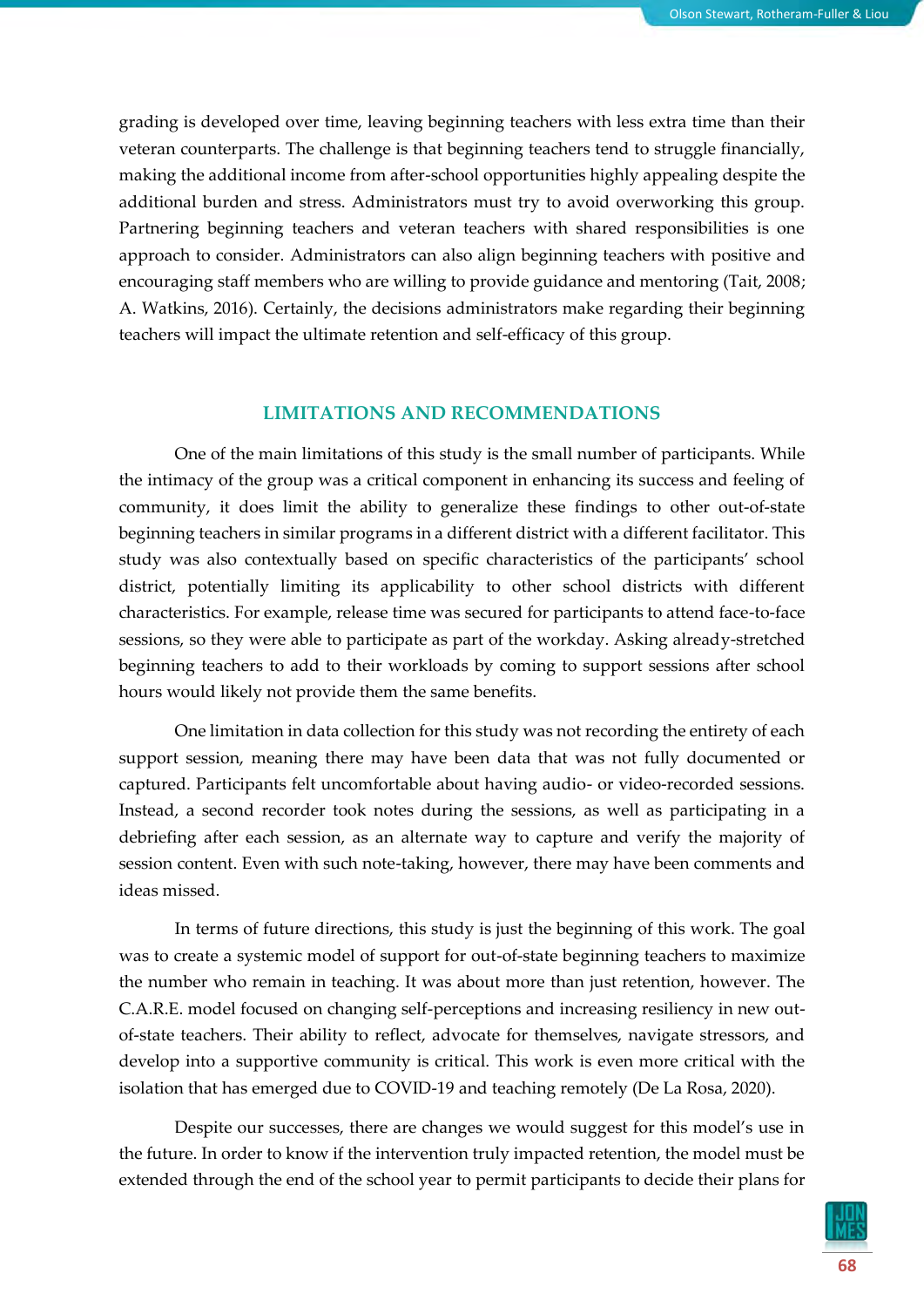the following school year. At the end of this study, in the middle of the school year, our participants were at their lowest point (as expected) and thus uncertain about remaining in their teaching positions the following year. Extending these supports could bring them to the end of the year in a much more successful way.

The time of the face-to-face sessions also would ideally be shortened in future iterations. Each of our sessions was three and a half hours, which was too long according to participant feedback. As a result, there was a need to fill the time with content rather than allowing conversation and brainstorming to occur organically. The length of time lent itself more to formal professional development than to the informal, supportive setting we were attempting to create. Ideally, sessions would be approximately one and a half hours long and would take place at a coffee shop or other informal venue (rather than in a more formal training room as was the case in this study) to reinforce the focus on personal connection and sharing.

Extending the participant group is another avenue for improvement and expansion. Mansfield et al. (2019) note that school leaders may need direct professional learning on creating a collaborative culture that enhances resiliency. All teachers benefit from a positive school culture, but the beginning teacher is even more sensitive to positive and collaborative environments (Mansfield & Beltman, 2019; Mansfield et al., 2012; A. Watkins, 2016). Ongoing professional development for site administrators and district leadership that includes recognition of the needs of beginning teachers has the potential to broaden the impact of supporting these beginning teachers and increase their retention.

## **CONCLUSION**

Across the United States, beginning teacher retention rates are extraordinarily low; only 50% of teachers remain in the classroom after five years (AEE, 2004; Chang, 2009; Garcia & Weiss, 2019a; Ingersoll & Perda, 2012). The COVID-19 pandemic has exacerbated this crisis: "In fact the need for great teachers and leaders is now greater than ever, particularly for the students most affected by the crises at hand" (Lachalan et al., 2020, p. 2). This study supported out-of-state beginning teachers in Arizona, where the retention numbers continue to be in a crisis (ASPAA, 2020). In this context, a platform was created for a group of such teachers to share insights into their struggles to remain in teaching after the first year. It is clear that teachers must be nurtured and cared for in order for them to fully devote their time and energy to effectively caring for the students in their classroom. The type of support shown in this study, though provided only a small sample and was localized to an Arizona district, has the potential to support other beginning teachers who are from out of state or moving for their new jobs. Increasing self-awareness and resiliency has the potential to create a ripple effect to retain more beginning teachers, as they become more likely to

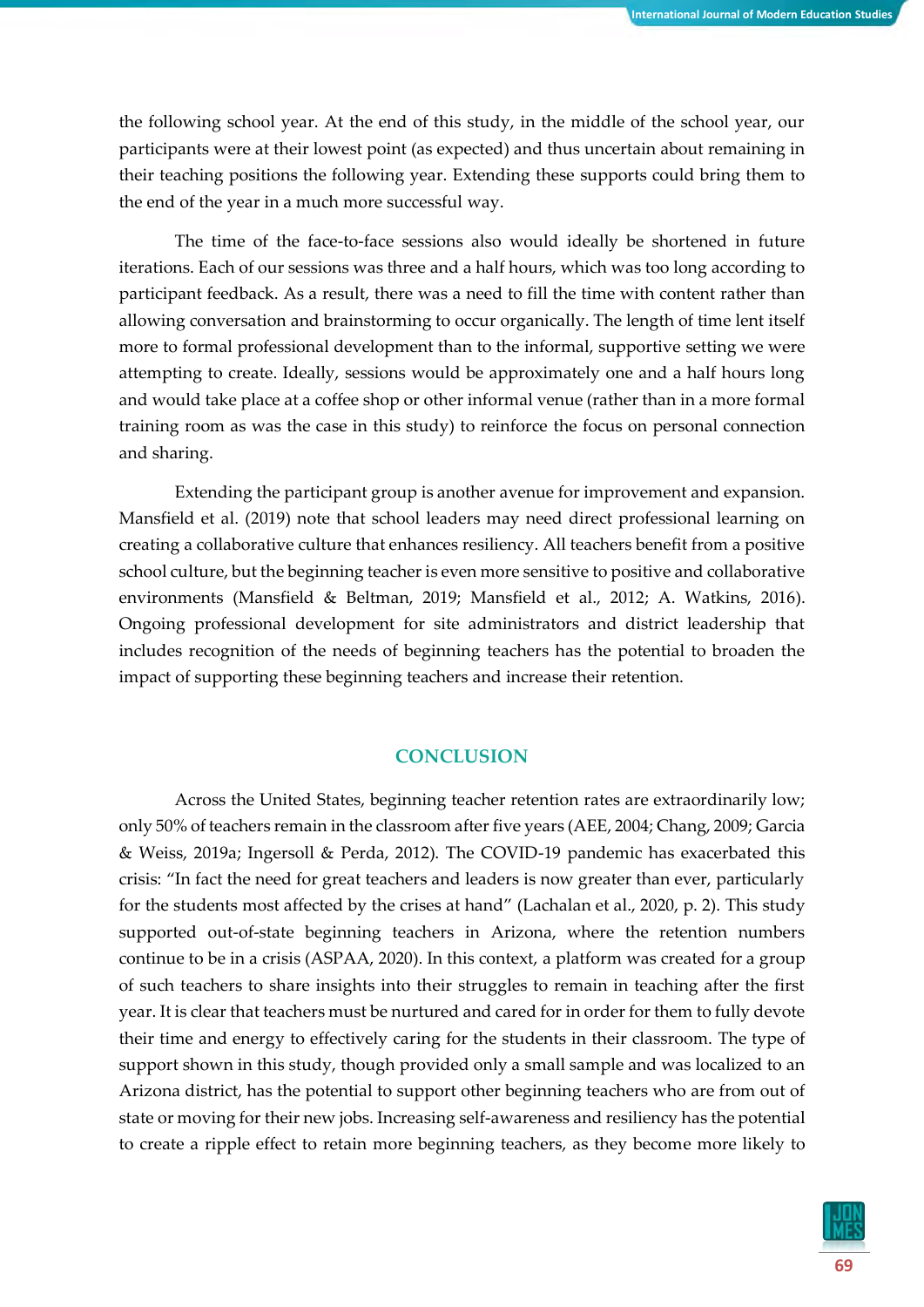persevere, ask for help, connect with others, and achieve a healthy life/work balance while positively impacting students and their community.

## **REFERENCES**

- Alliance for Excellent Education (AEE). (2004). *Tapping the potential: Retaining and developing high-quality new teachers*. https://all4ed.org/wpcontent/uploads/2007/07/TappingThePotential.pdf
- Arizona School Personnel Administrators Association (ASPAA). (2015). *Human resources professional in Arizona schools*. https://www.azed.gov/hr
- Arizona School Personnel Administrators Association (ASPAA). (2020). *Human resources professional in Arizona schools*. https://www.azed.gov/hr
- Barnes, M. (2017). Conflicting conceptions of care and teaching and pre-service teacher attrition. *Journal of Teaching Education, 29*(2), 178-193*.*  https://doi.org/10.1080/10476210.2017.1372411
- Bland, P., Church, E., & Luo, M. (2016). Strategies for attracting and retaining teachers. *Administrative Issues Journal: Connecting Education, Practice, and Research, 4*(1)*.*  http://dx.doi.org/10.5929/2014.4.1.2
- Buchanan, J., Schuck, S., & Aubusson, P. (2013). Teacher retention and attrition: Views of early career teachers. *Australian Journal of Teacher Education*, *38*(3), 112-129. http://dx.doi.org/10.14221/ajte.2013v38n3.9
- Burroughs, N., Gardner, J., Lee, Y., Guo, S., Touitou, I., Jansen, K., & Schmidt, W. (2019). *Teaching for excellence and equity: Analyzing teacher characteristics, behaviors and student outcomes with TIMSS.* SpringerOpen. https://doi.org/10.1007/978-3-030-16151-4\_2
- Center for Comprehensive School Reform and Improvement. (2007). *Improving teacher retention withsupportive workplace conditions.*  http://www.centerforcsri.org/files/TheCenter\_NL\_June07.pdf
- Chang, M. L. (2009). An appraisal perspective of teacher burnout: Examining the emotional work of teachers. *Educational Psychology Review*, *21*(3), 193-218. http://dx.doi.org/10.1007/s10648-009-9106-y
- Creswell, J. (2009). *Research design: Qualitative, quantitative, and mixed method approaches* (3rd ed.). Sage.
- De La Rosa, S. (2020, April 17). *Will the coronavirus pandemic exacerbate teacher shortages?* Education Dive. https://www.educationdive.com/news/will-the-coronaviruspandemicexacerbate-teacher-shortages/576244/

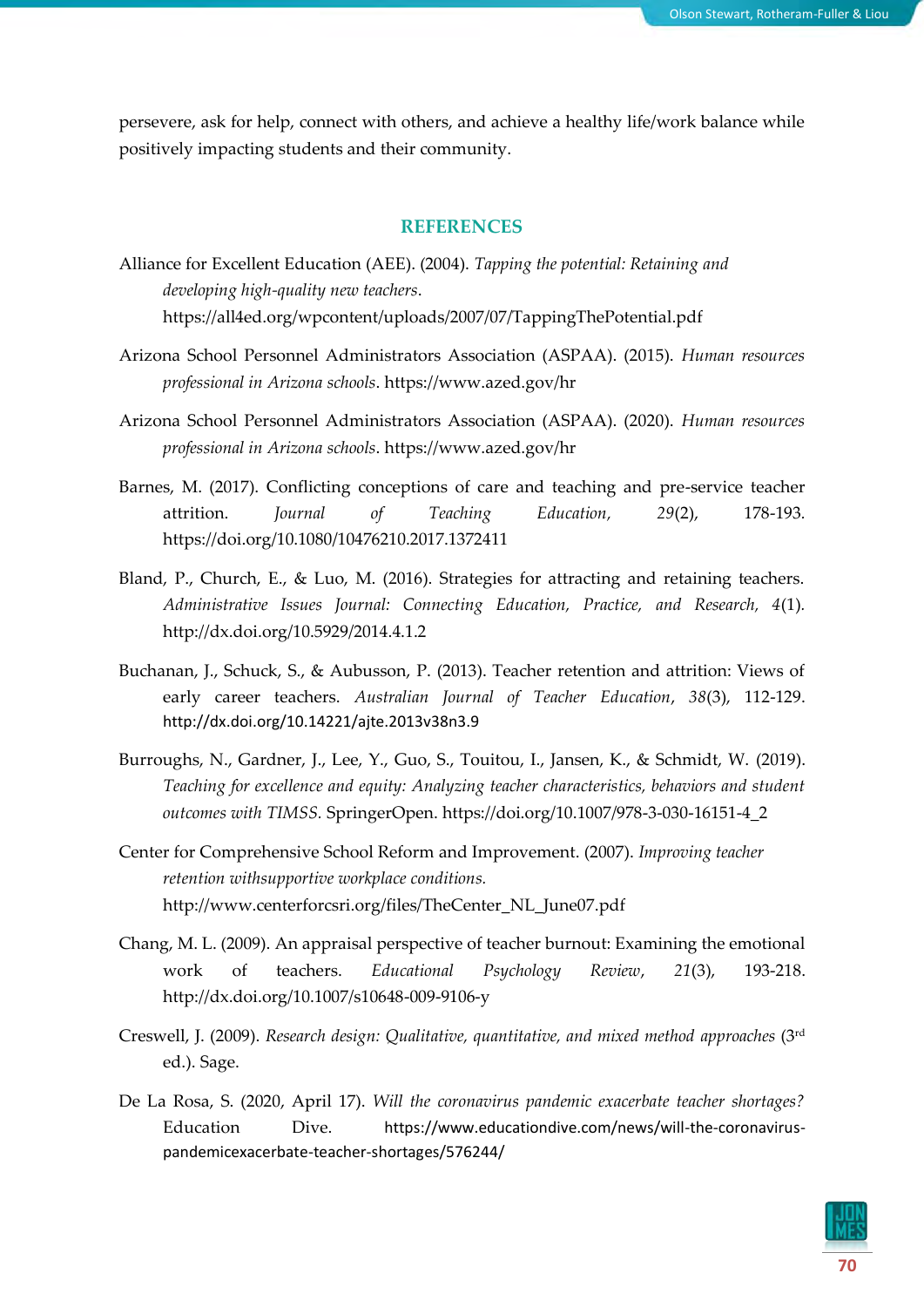- Devos, C., Dupriez, V., & Paquay, L. (2012). Does the social working environment predict beginning teachers' self-efficacy and feelings of depression? *Teaching and Teacher Education, 28*(2), 206-217. http://dx.doi.org/10.1016/j.tate.2011.09.008
- Downey, M. (2018, July 23). How can schools make their teachers feel valued and supported? *The Atlanta Journal Constitution.* https://www.ajc.com/blog/getschooled/how-can-schools-make-their-teachers-feel-valued-andsupported/paSMgBiklsPjIaaQXIqEIO/
- Earley, P. M., & Ross, S. A. (2006). *Teacher recruitment and retention: Policy history and new challenges*. Pearson.
- Esch, G. (2010). Five surefire ways to lose new teachers. *Childhood Education*, *86*(5), 307-311. http://dx.doi.org/10.1080/00094056.2010.10521414
- Evans, A., Erwin, B., Macdonald, H., Pompelia, S. ,Aragon, S., & Perez, Jr., Z. (2019, October 23). 50 state comparison: Teacher recruitment and retention. *Education Commision of the States.* https://www.ecs.org/50-state-comparison-teacher-recruitment-and-retention/
- Fantilli, R. D., & McDougall, D. E. (2009). A study of novice teachers: Challenges and supports in the first years. *Teaching and Teacher Education*, *25*(6), 814-825. http://dx.doi.org/10.1016/j.tate.2009.02.021
- Fisher, M. (2011). Factors influencing stress, burnout, and retention of secondary teachers. *Current Issues in Education*, *14*(1), 37. cie.asu.edu/ojs/index.php/cieatasu/article/download/658/165
- Garcia, E., & Weiss, E. (2019, April 16). U.S. schools struggle to hire and retain teachers. 3rd report [PDF]. *Economy Policy Institute.* https://www.epi.org/publication/u-s-schoolsstruggle-to-hire-and-retain-teachers-the-second-report-in-the-perfect-storm-in-theteacher-labor-market-series/
- Garcia, E., & Weiss, E. (2019, July 17). The role of early career supports, continuous professional development, and learning communities in the teacher shortage. 5<sup>th</sup> report [PDF]. *Economy Policy Institute.* https://www.epi.org/publication/u-s-schoolsstruggle-to-hire-and-retain-teachers-the-second-report-in-the-perfect-storm-in-the-teacherlabor-market-series/
- Gossom, J. (2004). *School organization culture, basic needs satisfaction, and beginning teacher retention* [Unpublished doctoral dissertation]. University of West Florida. purl.fcla.edu/fcla/etd/WFE0000033
- Hallam, P. R., Chou, P. N., Hite, J. M., & Hite, S. J. (2012). Two contrasting models for mentoring as they affect retention of beginning teachers. *NASSP Bulletin*, *96*(3), 243- 278. http://dx.doi.org/10.1177/0192636512447132

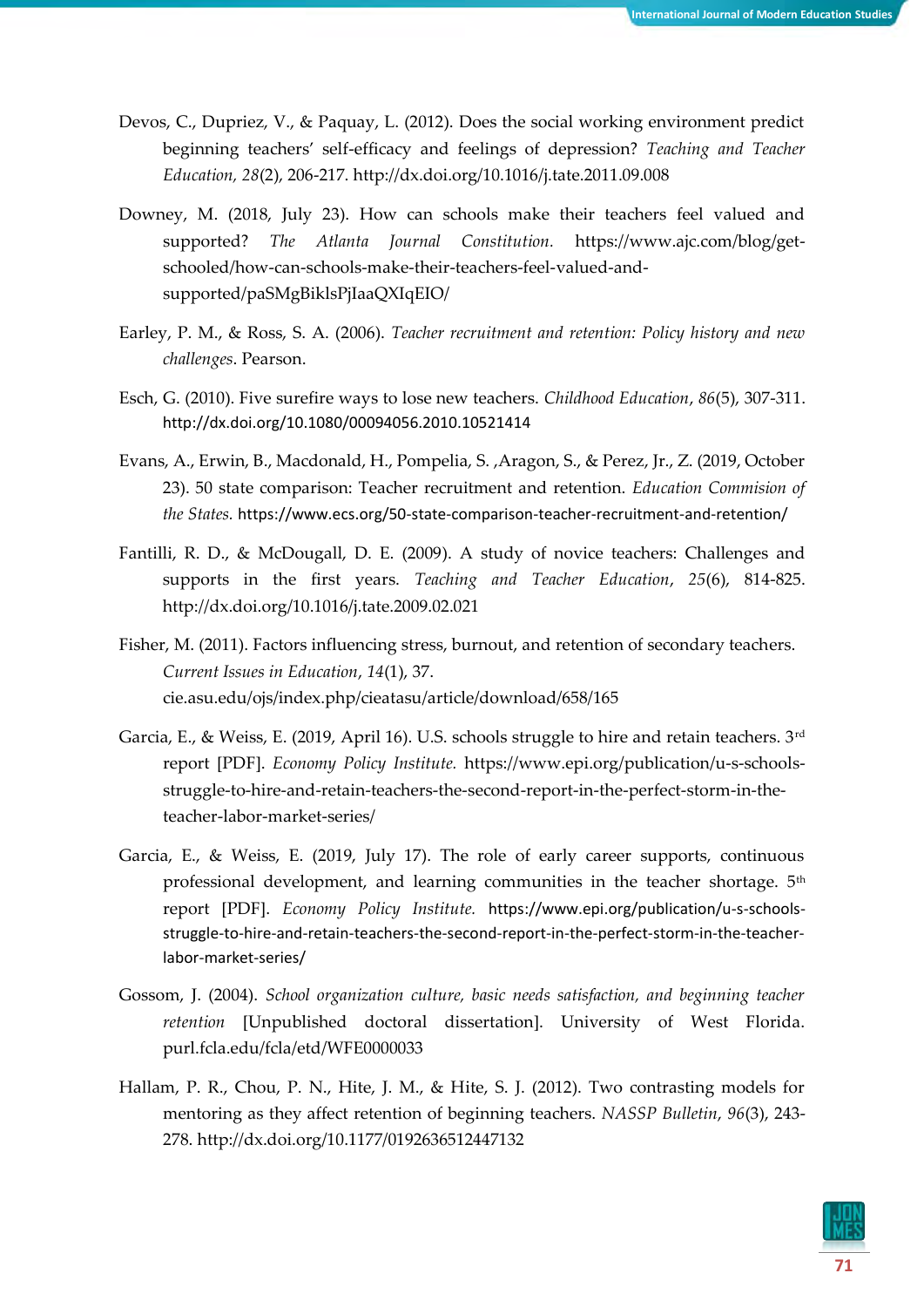- Herr, K., & Anderson, G. (2014). *The action research dissertation: A guide for students and faculty*. SAGE Publications.
- Hightower, A. M., Lloyd, S. C., & Swanson, C. B. (2011). *Improving student learning by supporting quality teaching: Key issues, effective strategies*. Editorial Projects in Education.
- Ingersoll, R. (2002). The teacher shortage: A case of wrong diagnosis and wrong prescription. *NASSP Bulletin*, *86*(631), 16-31. http://dx.doi.org/10.1177/019263650208663103
- Ingersoll, R., & Merrill, L. (2012). *Seven trends: The transformation of the teaching force.* Consortium for Policy Research in Education.
- Ingersoll, R., & Perda, D. (2012). *How high is teacher turnover and is it a problem?* Consortium for Policy Research in Education, University of Pennsylvania.
- Ingersoll, R., & Smith, T. M. (2003). The wrong solution to the teacher shortage. *Educational Leadership, 60*(8), 30-33.
- Joiner, S., & Edwards, J. (2008). Novice teachers: Where are they going and why don't they stay. *Journal of Cross Disciplinary Perspectives, 1*(1), 36-43.
- Kain, E. (2011). High teacher turnover rates are a big problem for America's public schools. *Forbes*. http://www.forbes.com/sites/erikkain/2011/03/08/high-teacher-turnover-ratesarea-big-problem-for-americas-public-schools/
- Kukla-Acevedo, S. (2009). Leavers, movers, and stayers: The role of workplace conditions in teacher mobility decisions. *The Journal of Educational Research, 102*(6), 443-452. http://dx.doi.org/10.3200/JOER.102.6.443-452
- Lachlan, L., Kimmel, L., Mizrav, E., & Holdheide, L. (2020, August). *Advancing quality teaching for all schools: Examining the impact of COVID-19 on the teaching workforce*. Center on Great Teachers & Leaders at the American Institute for Research. https://gtlcenter.org/sites/default/files/Examining\_Impact\_COVID19\_Workforce.pdf
- Mansfield, C., & Beltman, S. (2014). Teacher motivation from a goal content perspective: Beginning teachers' goals for teaching. *International Journal of Educational Research*, *65*, 54-64. http://dx.doi.org/10.1016/j.ijer.2013.09.010
- Mansfield, C. & Beltman, S. (2019). Promoting resilience for teachers: pre-service and inservice professional learning. *The Australian Educational Researcher, 46,* 583-588. https://link.springer.com/article/10.1007/s13384-019-00347-x
- Mansfield, C., Price, A., & McConney, A. (2012). *Keeping cool: Embedding resilience in the initial teacher education curriculum*. Austrailian Government, Office for Learning and Teaching. http://researchrepository.murdoch.edu.au/id/eprint/10522

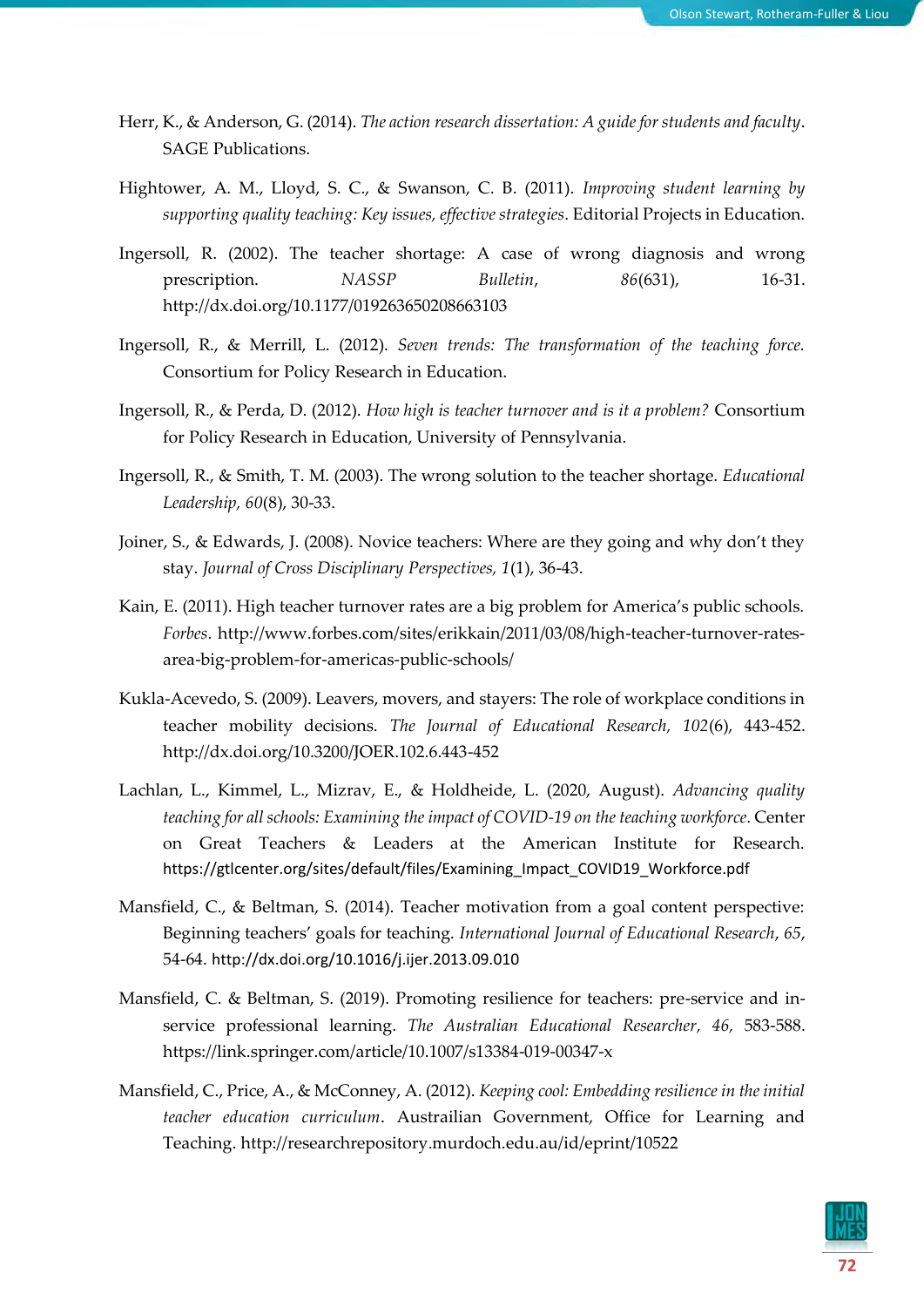- Martin, K. (2011). New teacher induction. *Association for Middle Level Education.*  http://www.amle.org/TabId/198/ArtMID/696/ArticleID/302/Research-SummaryNew-Teacher-Induction.aspx
- McNulty, C. P., & Fox, K. R. (2010). Teacher drop-outs?: Empowering induction-year teachers to create affable environments to enhance retention. *Childhood Education*, *86*(5), 312-315. http://dx.doi.org/10.1080/00094056.2010.10521415
- Moir, E. (2011). Phases of first-year teaching. *New Teacher Center.* http://www.newteachercenter.org/blog/phases-first-year-teaching
- Ozder, H. (2011). Self-efficacy beliefs of novice teachers and their performance in the classroom. *Australian Journal of Teacher Education*, *36*(5), 1-16.
- Papatraianou, L. H., & Le Cornu, R. (2014). Problematising the role of personal and professional relationships in early career teacher resilience. *Australian Journal of Teacher Education*, *39*(1). http://dx.doi.org/10.14221/ajte.2014v39n1.7
- Rollins, J. (2008). *Teacher growth: Essential characteristics of experiences in development from a novice to veteran teachers* [Unpublished doctoral dissertation]. Clemson University.
- Schlichte, J., Yssel, N., & Merbler, J. (2005). Pathways to burnout: Case studies in teacher isolation and alienation. *Preventing School Failure*, *50*(1), 35-40. http://dx.doi.org/10.3200/PSFL.50.1.35-40
- Smethem, L. (2007). Retention and intention in teaching careers: Will the new generation stay? *Teachers and Teaching*, *13*(5), 465-480. http://dx.doi.org/10.1080/13540600701561661
- Smith, T., & Ingersoll, R. (2004). What are the effects of induction and mentoring on beginning teacher turnover? *American Educational Research Journal, 41*(3), 681–714. http://www.jstor.org/stable/3699442
- Stockard, J. (2004). Influences on the satisfaction and retention of 1st-year teachers: The importance of effective school management. *Educational Administration Quarterly*, *40*(5), 742-771. http://dx.doi.org/10.1177/0013161X04268844
- Tait, M. (2008). Resilience as a contributor to novice teacher success, commitment, and retention. *Teacher Education Quarterly*, *35*(4), 57-75.
- Tirozzi, G. N., Carbonaro, P., & Winters, M. (2014). *Addressing a shortage of high quality teachers: An escalating dilemma for Arizona schools*. Grand Canyon University, College of Doctoral Studies. https://news.gcu.edu/wp-content/uploads/2015/02/Policy-Paper-3- Addressing-a-Shortage-of-High-Quality-Teachers-for-Arizona-Schools-Final-Clean.pdf
- TNTP. (2012). *The irreplaceables: Understanding the real retention crisis in America's urban schools*. TNTP. http://tntp.org/assets/documents/TNTP\_Irreplaceables\_2012.pdf